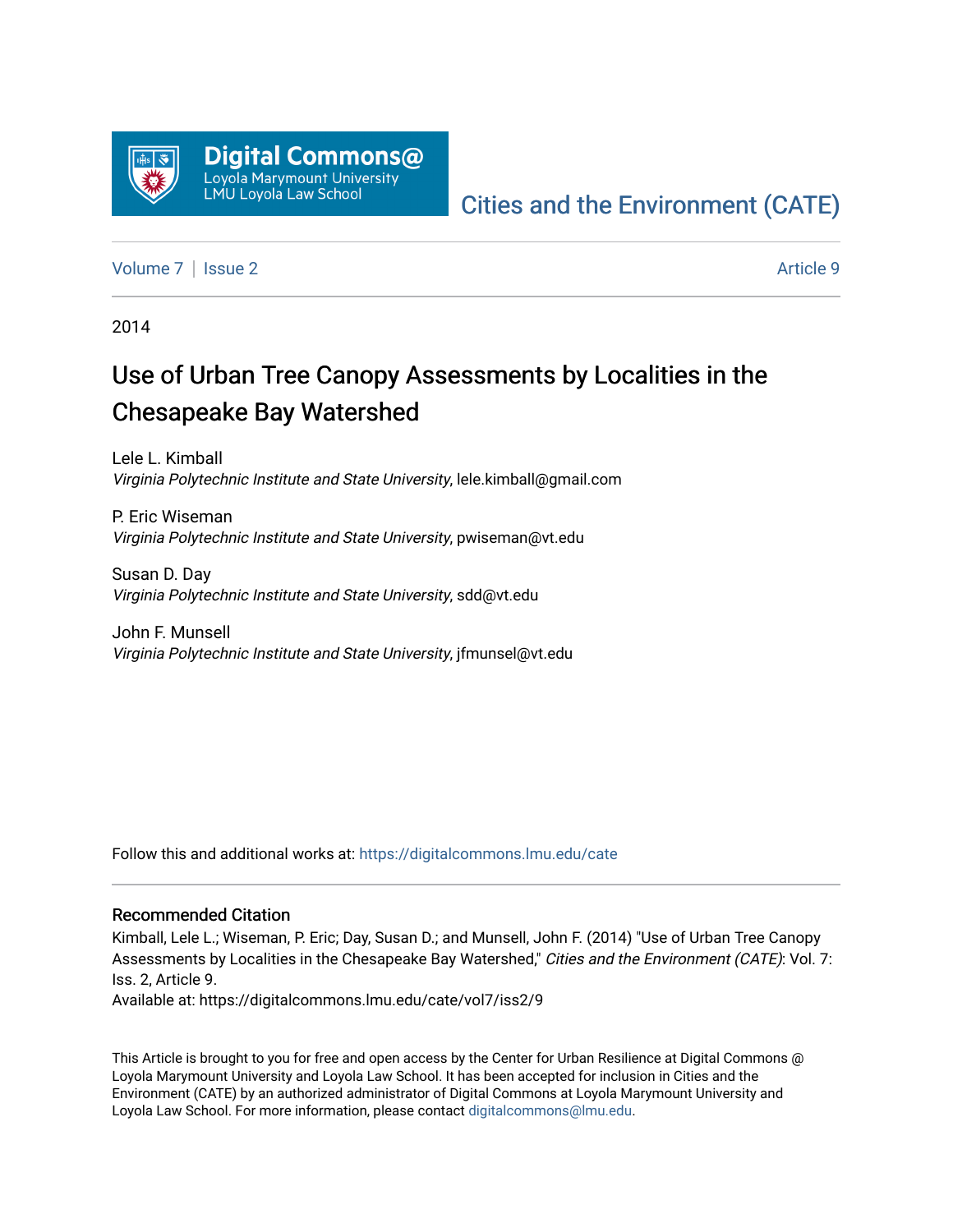## Use of Urban Tree Canopy Assessments by Localities in the Chesapeake Bay Watershed

Urban tree canopy (UTC) in the Chesapeake Bay watershed (CBW) provides numerous environmental, economic, and societal benefits. UTC assessments use remote sensing technology to deliver a comprehensive spatial snapshot of a locality's existing UTC. Because UTC assessments delineate the extent and location of tree canopy cover in the context of other land covers (including plantable space), they are important for establishing tree canopy goals, creating and implementing strategies to achieve those goals, and monitoring progress. Over the past decade, UTC assessments have been completed for numerous localities in the CBW as a result of the Chesapeake Bay Program identifying UTC as a key strategy for Bay restoration. Our research investigated the prevalence of UTC assessments within the CBW and studied how localities are using them. We conducted two surveys: 1) a pilot survey of Virginia localities that received UTC assessments as part of the Virginia UTC project; and 2) a comprehensive survey of all 101 localities in the CBW with populations over 2,500 for which a UTC assessment existed as of May 2013. Surprisingly, 33% of localities in the CBW reported being unaware that a UTC assessment had been performed for their jurisdiction. In general, counties and cities were more likely to be aware of the assessments than were towns (or their jurisdictional equivalent). Most localities that were aware of their assessment were using it in some manner for urban forest planning and management; however, the most frequent activities were also the most basic uses, including: educating officials or citizens about the importance of tree canopy (57%), providing a baseline for evaluating progress toward UTC goals (49%), creating a locality-wide tree canopy goal (47%), planning and prioritizing tree plantings (45%), and informing larger initiatives (43%). All other uses of the assessments (i.e., specialized uses) were reported by 33% or fewer of the CBW localities. Our findings point to the need for outreach to local governments about UTC assessments and their potential uses, particularly in light of increasing emphasis in the CBW on managing urban forests and optimizing UTC as a Bay restoration strategy.

#### Keywords

Urban forestry, urban planning, green infrastructure, canopy cover, GIS, remote sensing

#### Acknowledgements

Funding for this research was provided by a grant from the USDA Forest Service Urban and Community Forestry Program, administered by the Virginia Department of Forestry. Additional support was provided in part by the Virginia Agricultural Experiment Station and the Hatch Program of the National Institute of Food and Agriculture, U.S. Department of Agriculture. Appreciation is expressed to the numerous urban forestry agencies, organizations, and professionals whom the authors consulted in designing this study and to the Chesapeake Bay watershed localities that participated in the study. And finally, the authors thank the anonymous reviewers whom provided thoughtful critiques to improve the manuscript.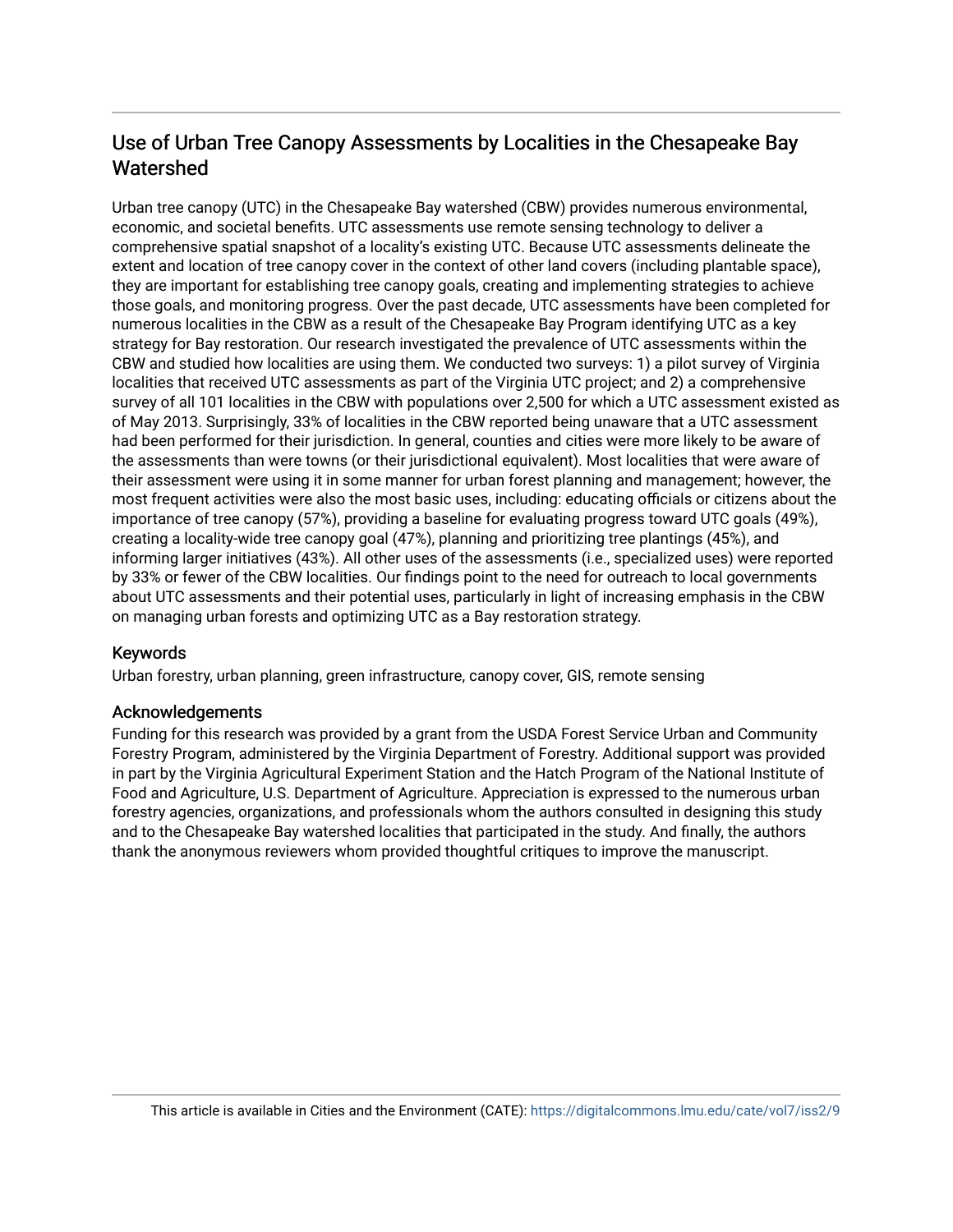### **INTRODUCTION**

The Chesapeake Bay watershed (CBW) covers portions of six states (DE, MD, NY, PA, VA, and WV) and the District of Columbia, encompassing over  $166,000 \text{ km}^2$  and inhabited by nearly 18 million people (Chesapeake Bay Program 2012). It has undergone substantial urbanization and land cover change since European settlement. As a result of land conversion and loss of forest cover, high levels of nutrient and pollution runoff have led to a decline in the Chesapeake Bay's health and subsequent degradation of both its environmental and economic uses (Goetz et al. 2004).

Typically, as an area becomes more developed, urban tree canopy (UTC) decreases while impervious surface area increases (Nowak and Greenfield 2012). Between 1990 and 2000, impervious surface area within the CBW increased by 41%, with some localities losing as much as 17% of their UTC during that period (Jantz et al. 2005). More recently, Sexton et al. (2013) reported that between 1984 and 2010, impervious surface area in the Washington, D.C. and Baltimore, MD region specifically increased from  $3.7\%$  to  $4.9\%$  (an average increase of 11 km<sup>2</sup> per year). These development pressures are unlikely to abate in the near future, and impervious surface area is projected to increase in the CBW over the next 30 years (Theobald et al. 2009).

Loss of UTC and increase in impervious surface cover within an urban area can have negative environmental consequences for both local and regional watersheds. For example, impervious surface increases both the temperature and volume of stormwater runoff (Jantz et al. 2005). Tree canopy over pavement, in contrast, can reduce stormwater runoff temperatures (Jones et al. 2012), while tree canopies can also reduce stormwater volume and slow concentration time through interception (Xiao et al. 2000). Tree root channels also have potential to increase water infiltration rates through soil, thus helping reduce runoff in urban areas and potentially increasing groundwater recharge (Johnson and Lehmann 2006; Bartens et al. 2008). In some tree species, double-funneling may direct rainfall from the canopy to a concentrated area at the base of the tree (Schwärzel et al. 2012), thereby diverting stormwater away from impervious surfaces where pollutants – including nutrients – are often picked up and transported to water bodies (Goetz et al. 2004). Nutrient runoff in the CBW has a particularly significant impact on the Bay's nutrient status because of the high land area per volume of water ratio – the highest of all estuaries in the United States (Shuyler et al. 1995).

Beyond mitigating stormwater and nutrient runoff, municipalities and their citizens derive a variety of other environmental, economic, and social benefits from their UTC (Roy et al. 2012). Yet, the amount and distribution of UTC can influence the location and magnitude of many of these benefits. In the late 1990s and early 2000s, interest increased for more accurate mapping of land cover in the CBW to track changes in impervious surface area and forest cover (e.g., Chesapeake Executive Council, 2003; Chesapeake Bay Scientific and Technical Advisory Committee, 2004). These data were seen as integral to ecosystem models intended to inform more effective Bay restoration efforts (Goetz et al. 2004).

Procedures for urban tree canopy assessment (UTCA) were developed to help municipal planners and decision-makers understand their urban forest resource. The UTCA evaluates UTC within a defined geographic area using remote sensing tools and techniques (McGee et al. 2012).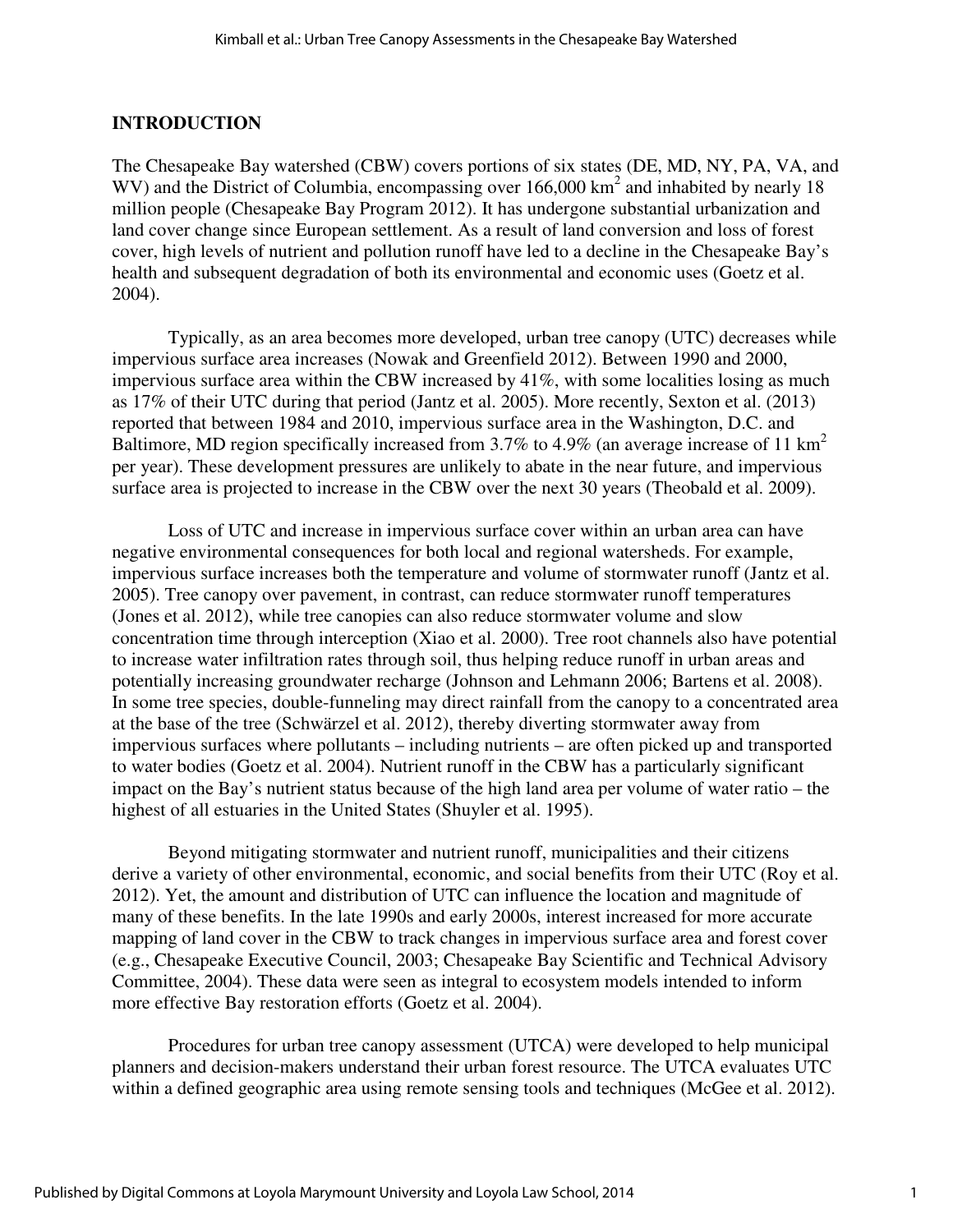Several dozen urban tree canopy assessments (UTCAs) have been performed for municipalities across the U.S. over the past decade, and many of those have been in the CBW (e.g., McGee 2012; Locke et al. 2013; USDA Forest Service 2013). A UTCA answers two basic questions: (1) where does UTC currently exist, and (2) where is additional UTC possible? This data can be combined with existing geographic information such as parcel boundaries or zoning designations to generate statistics and answer questions about the distribution of UTC within a defined area (Rodbell and Marshall 2009; McGee et al. 2012). Municipal planners and decision-makers can then establish data-driven UTC goals; create and implement strategies to achieve those goals; and monitor and evaluate progress toward those goals.

The Chesapeake Bay Program (CBP), a regional partnership dedicated to restoration and protection of the Bay, has identified expansion of UTC as a key strategy to improve Bay health. The CBP, which includes federal and state agencies, local governments, non-profit organizations, and academic institutions, has committed to assisting 120 communities in the CBW with adopting UTC expansion goals by 2020 (USDA Forest Service 2012). Though not a regulatory body, the CBP is working towards "increases in the amount of tree canopy in all urban and suburban areas by promoting the adoption of tree canopy goals as a tool for communities in watershed planning" (Chesapeake Executive Council 2003). Performing a UTCA is viewed as an essential first step for establishing a UTC goal (Raciti et al. 2006). Each CBP partner uses its own resources to implement Bay restoration and protection activities. As such, performing UTCAs has been left up to each state's Urban and Community Forestry program, and each state decides how to engage communities in conducting and utilizing UTCAs (Julie Mawhorter, personal communication, Jan. 28, 2013).

Though there has been substantial investment in performing UTCAs within the CBW and across the U.S., there has been limited investigation into how UTCAs are employed by local governments. Previous literature has primarily focused on demonstrating how localities could use UTCAs as decision-support and planning tools (Locke et al. 2011; McGee et al. 2012; Locke et al. 2013) and for informing local policy (Raciti et al. 2006; Wiseman and McGee 2010). However, it is not evident whether local governments are actually using UTCAs for urban forest policy, planning, and management. As a result, it is unclear whether ongoing investment in UTCAs is an impactful strategy for enhancing UTC in the CBW.

We conducted a study of localities in the CBW to gain insight on the prevalence and use of UTCAs by local governments. We first conducted a pilot survey of localities in Virginia to ground our understanding of the issues and then used that information to craft a survey on UTCA usage that was administered to personnel in local governments throughout the CBW where UTCAs were known to have been performed. Because local governments are defined by various states in diverse ways, the term "locality" is used throughout this paper as a broad term encompassing any type of local government entity, whether it be a city, a town, a county, or other administrative unit. The purpose of this study was to determine how many localities in the CBW knew that a UTCA had been performed for their jurisdiction and to study how UTCAs were being used for urban forest planning activities such as setting UTC goals, creating and implementing strategies to achieve those goals, and monitoring their progress.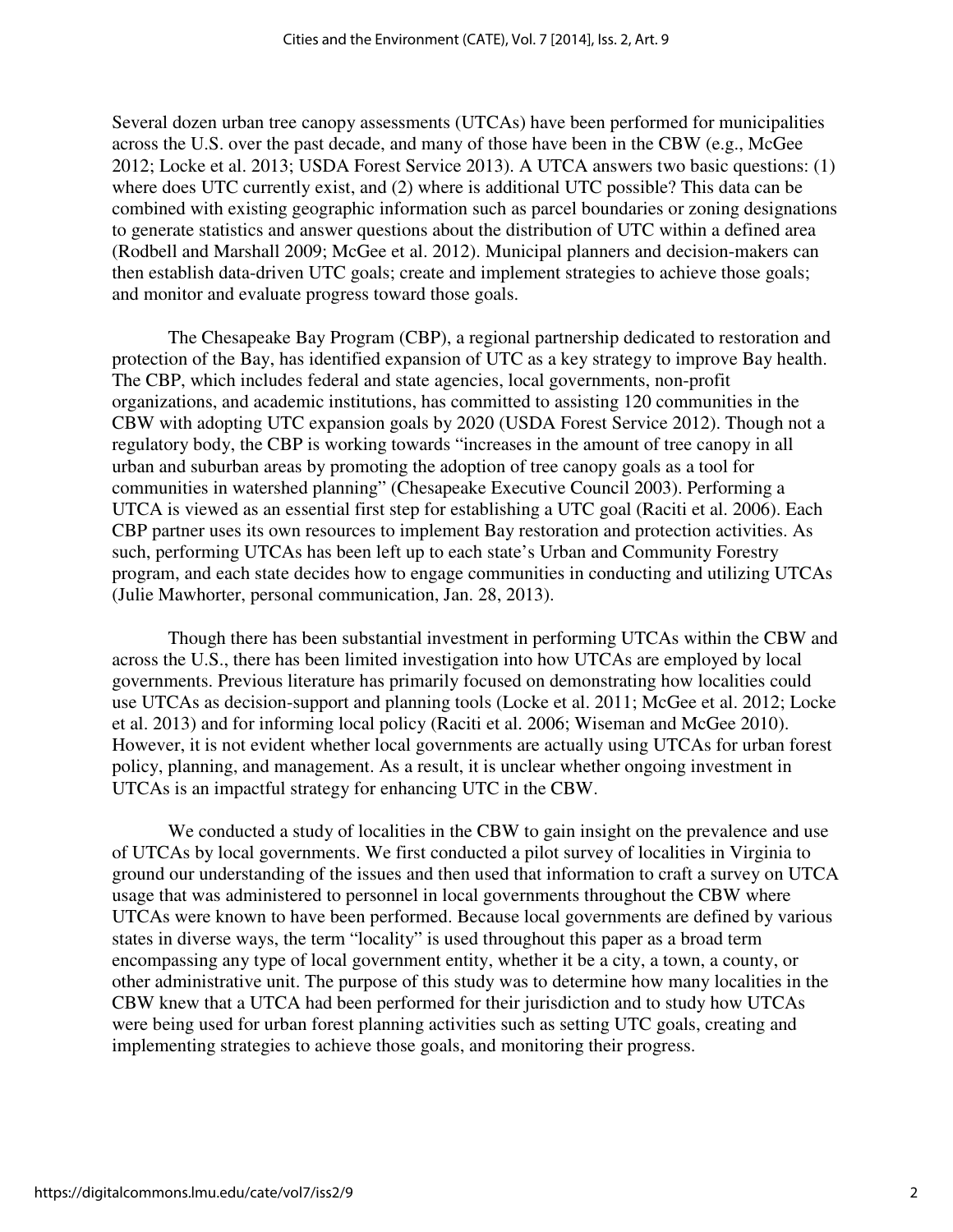### **METHODS**

Our study of UTCAs in the CBW comprised two surveys of local government personnel. First, a short, qualitative survey was conducted within Virginia to explore and contextualize possible UTCA uses for urban forest planning. Using these findings, we designed and administered a comprehensive, quantitative survey of localities throughout the entire CBW. Both surveys were conducted with oversight by the Institutional Review Board at Virginia Tech for compliance with standards for respondent anonymity and confidentiality. Described below are the methods used in designing, administering, and analyzing both of these surveys.

#### **Pilot Survey of Localities in Virginia**

To understand how localities in the CBW use UTCAs, we first conducted exploratory research in Virginia. Virginia accounts for the largest proportion of land area and population in the CBW, with nearly 75% of its population living in the watershed (USDA Natural Resources Conservation Service n.d.). In 2007, the Virginia Department of Forestry commissioned the Virginia UTC Project in partnership with Virginia Tech and University of Vermont Spatial Analysis Laboratory. The purpose of this project was to provide technical and financial support for 26 Virginia localities to perform a UTCA within their jurisdiction (McGee et al. 2012). We surveyed municipal employees of these 26 localities (20 of which are located in the CBW) and requested open comments regarding how they had been using their UTCA since its completion. This web-based survey was administered between December 2012 and January 2013. To get broad perspectives on UTCA use, the survey was sent to multiple municipal employees in each locality and included a diversity of professional roles. Contact information for these survey respondents was gathered through consultation with the state Urban and Community Forester, by municipal directories on the internet, and by directly inquiring with localities.

To maximize our response, the survey was administered using the Dillman Total Design Method, including an introductory email requesting survey participation, followed by an email with survey instructions, and then a maximum of two reminder emails for those yet to complete the survey (Dillman 2000). The survey asked open-ended questions such as, "Describe how your locality is using its UTCA", and "in addition to any current uses, describe some ways that you think your locality should use its UTCA". These open-ended questions were used to capture nuanced input from respondents to improve our depth of understanding about the extent and sophistication of UTCA use (McLean et al. 2007). Upon completion of the survey, the responses were carefully reviewed and qualitatively coded (in vivo, inductive coding) into a distilled set of themes based on commonalities amongst the responses. From these themes, we then structured a set of 17 potential UTCA uses, which were grounded in our review of the literature on urban forest policy, planning, and management.

The results of this pilot survey were ultimately used in two ways. First, the list of potential uses was vetted with urban forestry professionals familiar with UTCAs and then included in the subsequent survey of all localities in the CBW with UTCAs (the CBW survey). Second, selected responses representative of the potential UTCA uses that were queried in the CBW survey have been used in this paper as qualitative examples to contextualize the quantitative CBW survey results.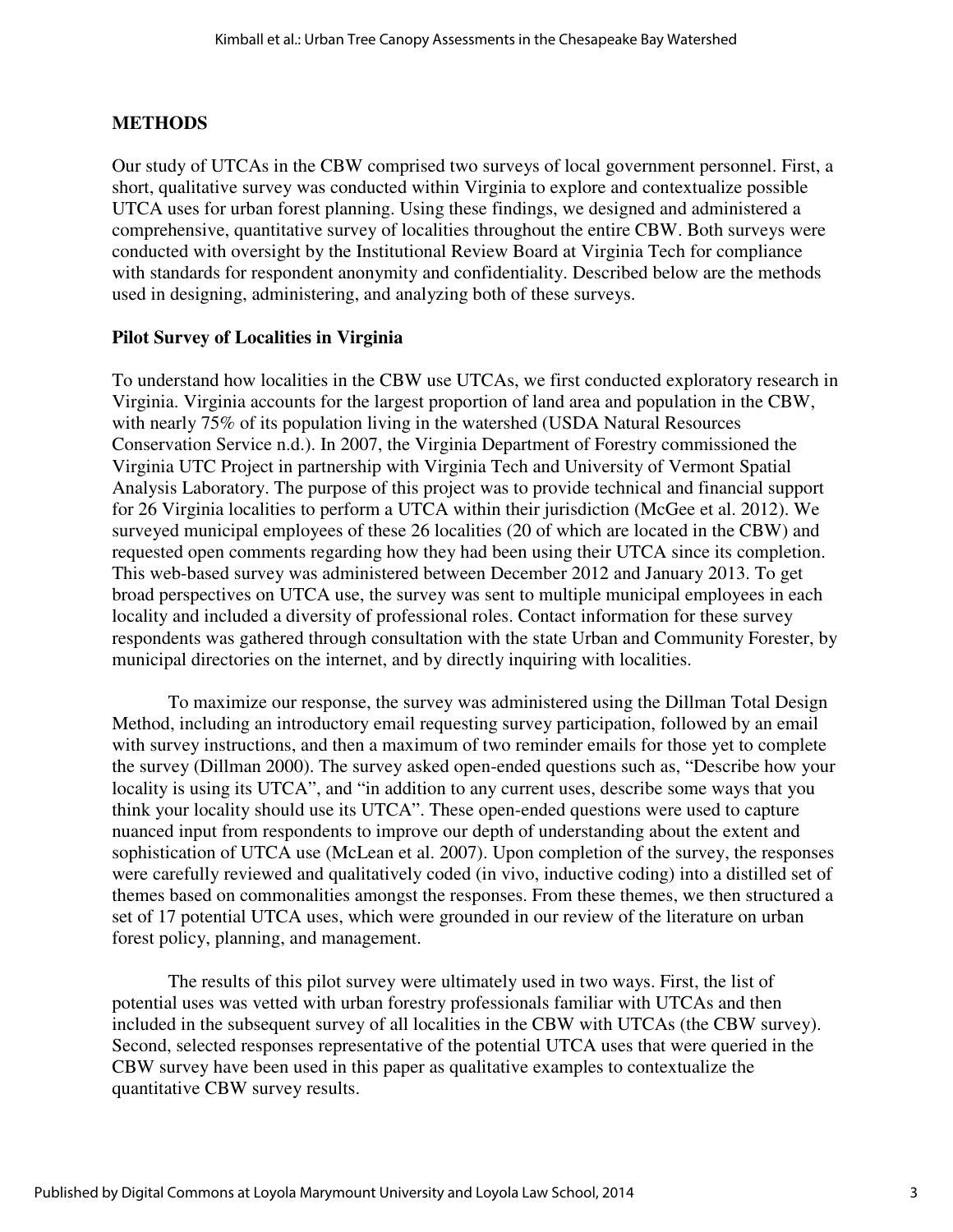#### **Comprehensive Survey of Localities in the Chesapeake Bay Watershed**

We used ArcGIS Explorer Online (ESRI, Redlands, CA) and U.S. Census Bureau data to identify a total of 440 localities (87 cities, 165 counties, and 188 towns) with a population over 2,500 that had land area either partly or completely within the CBW (ESRI 2013; US Census Bureau 2014). Simultaneously, we developed a list of localities with completed UTCAs as of May 2013 by contacting the Urban and Community Forester for each state, the CBP, and universities and private companies known to have performed UTCAs. We then crosschecked the list of localities in the CBW with the list of localities with completed UTCAs. We identified 55 UTCAs covering 101 localities (see Appendix A for the list of localities), including 42 cities, 12 counties, and 47 towns. Localities with UTCAs represented 9.2% of the land area within the CBW.

Due to differences in administrative subdivisions between the states, we chose to group localities into three categories: county, city, and town. For the purposes of analysis, boroughs (PA) were considered towns, and corporations (WV) and the capital district (Washington, D.C.) were considered cities. We made no distinction between independent cities and regular cities. Townships, a sub-county level administrative unit in PA, were excluded because they are typically small (<10,000 people), lack more than a few employees, and do not have an equivalent administrative unit in other states. There were no localities in the CBW portion of New York with a UTCA.

#### **Chesapeake Bay Watershed Survey Respondents**

For each locality, we purposefully selected one respondent to complete the survey via either a search of the locality's website or by contacting the locality directly. The ideal survey respondent was an individual who was (1) knowledgeable (or most knowledgeable) about use of the locality's UTCA; (2) had a broad understanding of the local urban forestry program (if any); (3) held a planning or management position; or (4) could make decisions in an official capacity about use of the UTCA. Depending on the locality, the official role of the actual respondent varied and included arborists, urban foresters, planners, and town or city managers. To confirm that the most qualified individual had been identified, the person was contacted via telephone to discuss their attributes and willingness to participate. Of the 101 localities contacted in the CBW, individuals in three localities stated during phone conversations that "matters of trees or land use planning" were dealt with at the county level and that they did not wish to participate in the survey.

#### **Chesapeake Bay Watershed Survey Design**

The web-based CBW survey included an initial screening question asking whether the respondent was aware of that a UTCA had been performed for the locality. If the respondent answered 'no', it was assumed the UTCA was not being used by the locality. Because we had documented that a UTCA had been performed in each locality, we were confident that an assessment existed, though the locality may not have had access to, or been aware of, the data at the local level. Localities that indicated that they were unaware of their UTCA were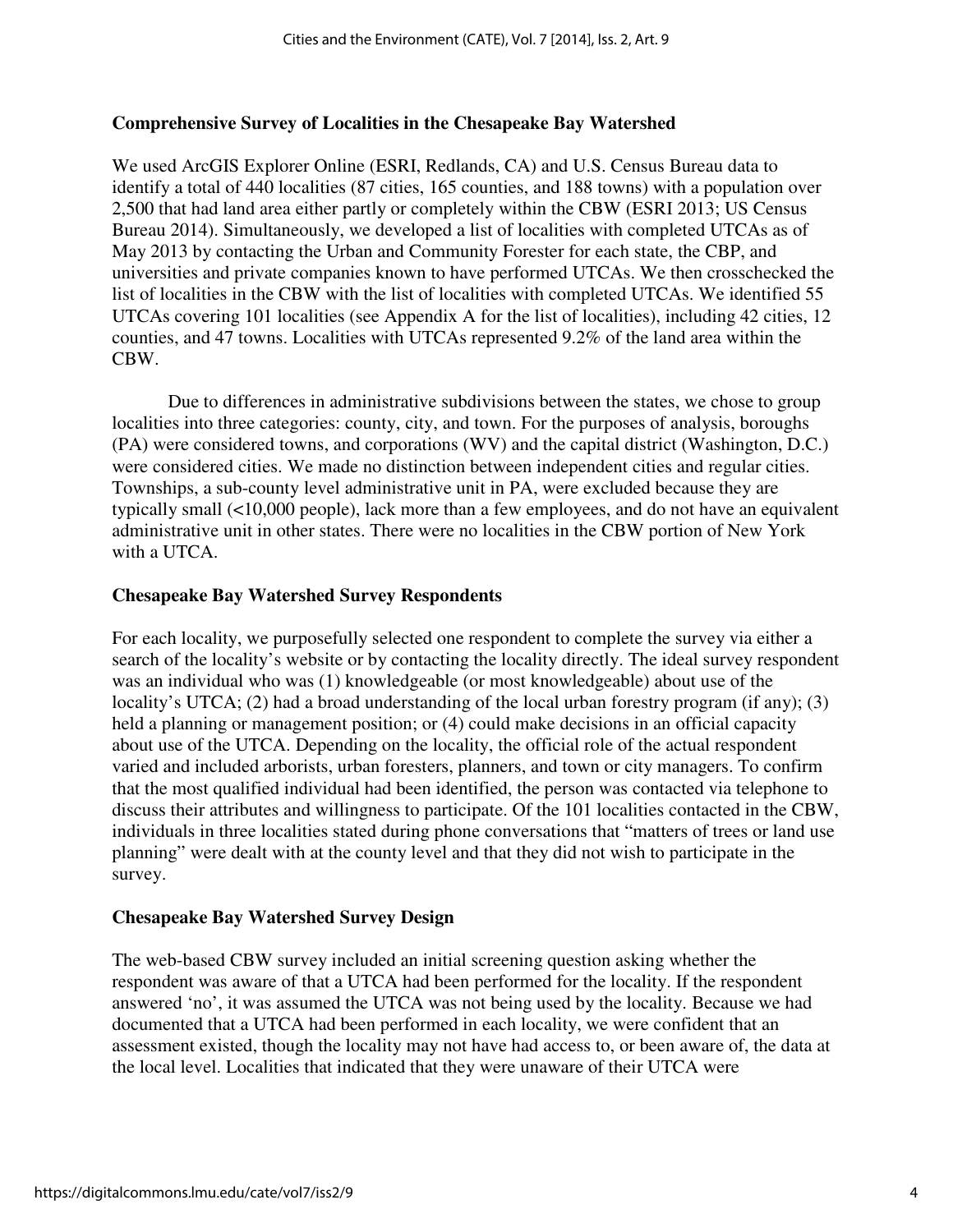subsequently asked only survey questions about characteristics of the local urban forestry program (see Appendix B for urban forestry program characteristics).

Based on our evaluation and thematic grouping of the qualitative responses to the pilot survey of Virginia localities, a list of 17 potential UTCA uses was created and modified with input from urban forestry professionals familiar with UTCAs (Table 1). CBW survey respondents who indicated in the screening question that they were aware that a UTCA existed for their jurisdiction were then asked if their locality was using the UTCA for each of the 17 activities. The respondents could reply "Yes", "No", or "Don't Know". We piloted the CBW survey with several urban forestry professionals to identify and correct ambiguities and to refine questions. The survey was administered online in July 2013 using the Qualtrics Research Suite (Qualtrics, Provo, UT) and again following the method of Dillman (2000) described above.

To aid our understanding of how UTCA were being used by localities, the 17 potential UTCA uses were categorized based on the four stages of the urban forest planning model described by Miller (2007): (1) resource assessment; (2) goal setting; (3) management plans; and (4) evaluation and feedback. In the UTC context, these stages correspond with (1) conducting a UTCA; (2) UTC goal setting; (3) UTC implementation strategies; and (4) UTC monitoring and evaluation (Table 1). We further divided Stage 3 – UTC Implementation Strategies – into three categories based on the types of activities described by respondents to the Virginia survey: (1) public buy-in, (2) prioritization, and (3) policies and land-use planning.

#### **RESULTS AND DISCUSSION**

#### **Responses to Pilot Survey of Localities in Virginia**

Initially, 121 individuals from 26 localities in Virginia were contacted; however, 42 individuals indicated that someone else we had already contacted was more qualified to respond. Of the remaining 79 individuals, 58 completed surveys were received for a 73% response rate (in several instances, there were multiple respondents per locality). Of the 58 individual respondents, we identified 32% as resource managers, 27% as planners, 22% as GIS specialists, and 20% as administrators based on their official job title. At least one individual responded to the survey for 24 of the 26 localities, yielding a 92% response rate from the localities. Responding localities ranged in size from 4,895 to 437,994 people and had a population density from 243 to 3,208 people/ $km^2$ .

#### **Responses to Comprehensive Survey of Localities in the Chesapeake Bay Watershed**

Of the 98 surveys that were sent out, 55 were returned. Four surveys provided incomplete data and were thus excluded from further analysis, resulting in a 52% adjusted response rate. In total, 51 completed surveys representing 24 cities, 9 counties, and 18 towns were analyzed (Table 2). An assessment for response bias was performed by comparing the distribution of the localities that responded to the survey versus the distribution of the entire sampling frame solicited for the survey. No statistically significant difference ( $\alpha$  = 0.05) was found between the survey respondents and the sampling frame when compared by state, locality type, or population size. Although non-respondents were not systematically evaluated at the conclusion of the survey, the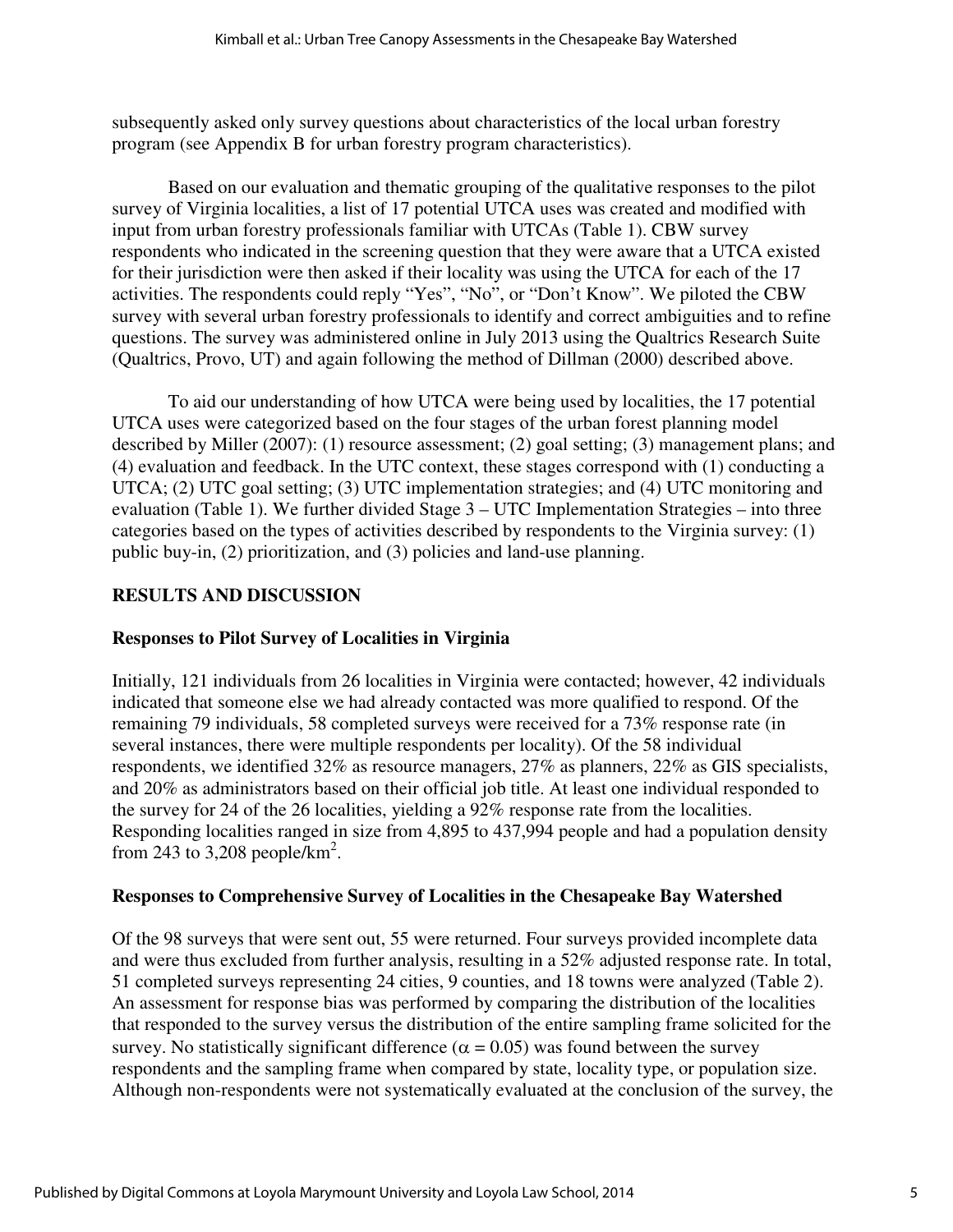high response rate (52%) and very high respondent geographical coverage (responding localities accounted for 81% of the total land area of CBW localities possessing a UTCA) gave a strong indication that a representative response had been obtained from the survey.

#### **Awareness of UTC Assessments in the Chesapeake Bay Watershed**

Only 34 of the 51 respondents in the CBW survey (67%) indicated they were aware that a UTCA had been performed for their locality. County respondents seemed to be the most aware (89%), whereas only 33% of town respondents were aware (Table 3). We were surprised that a substantial proportion (33%) of localities overall were unaware that a UTCA existed for their jurisdiction. Because this was unexpected, the survey was not designed to identify reasons that respondents were unaware of their locality's UTCA. However, we propose a few potential explanations: (1) no one in the locality was informed that the assessment had occurred; (2) the information was disregarded or not effectively disseminated across key departments within the locality, perhaps due to lack of awareness or lack of expertise about urban forestry within the locality; (3) lack of "institutional memory" of the UTCA because of a significant change in staffing or record-keeping since the time of the UTCA; or (4) the survey respondent was not the appropriate individual to contact and was not aware that other individuals or departments within the locality were using the UTCA. We made efforts to reduce the likelihood that we were unable to identify the most appropriate respondent for the survey by asking our initial locality contacts for a referral if they did not have familiarity with the UTCA. Based on our knowledge of the origins of the UTCAs, we attribute some of this lack of awareness to the fact that several UTCAs were conducted at the county-wide scale, and therefore it is possible that data existed for some towns without their direct participation or knowledge. Though we cannot assume that these smaller localities would use UTCAs even if they were aware of them, we did find evidence of usage among some small localities, suggesting that it is possible. The need to engage smaller localities that already have UTCAs conducted at the county-level is clear. It is also evident that additional efforts should focus on communicating potential usefulness of existing UTCAs to smaller localities.

#### **Uses of UTC Assessments in the Chesapeake Bay Watershed**

#### *Overall trends in UTC assessment use*

Only respondents that said they were aware of their locality's UTCA were asked whether or not their locality had used their UTCA for each of the 17 potential uses (Table 1). The most frequently reported uses included: *educating officials or citizens about the importance of tree canopy* (57%), *providing a baseline for evaluating progress toward UTC goals* (49%), *creating a locality-wide tree canopy goal* (47%), *planning and prioritizing tree plantings* (45%), and *informing larger initiatives* (43%). Observed patterns in the results were used to create a conceptual model of UTCA usage that separated activities into general and specialized uses within each stage of Miller's (2007) urban forest planning model (Figure 1). For example, localities that reported a specialized use of the UTCA also reported performing the general use within the same stage of the planning model. About 33% of CBW localities reported six or more uses of their UTCA.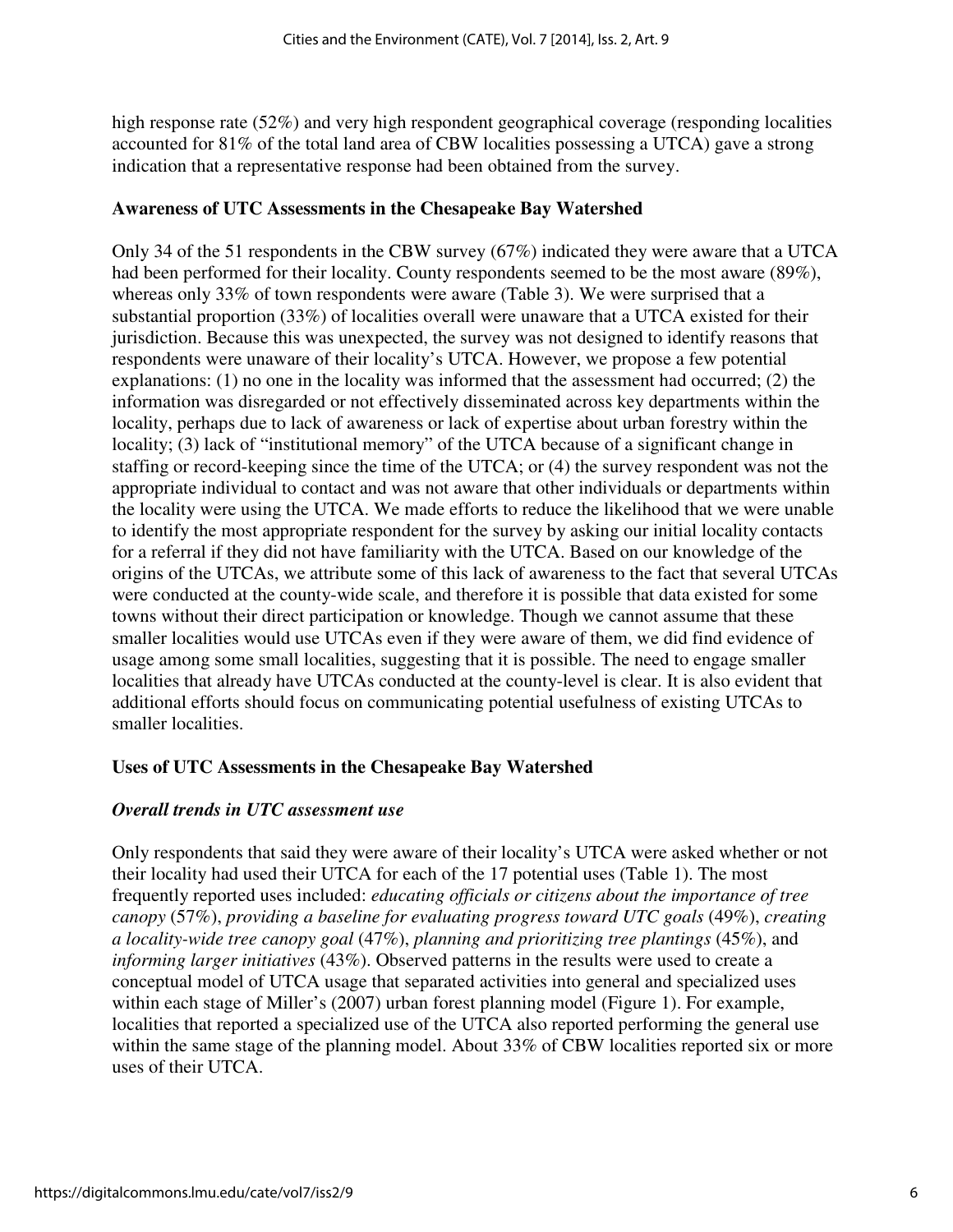Table 1. List of 17 potential uses of an urban tree canopy assessment (UTCA) asked about in the survey of localities in the Chesapeake Bay watershed, categorized by stages in the urban forest planning model of Miller (2007). Excerpts from the pilot survey of localities in the Virginia UTC Project are provided to contextualize each potential use.

| <b>Stage</b>                     |                                                                                                 | <b>Potential Uses of UTCA in Urban Forestry</b>                                                                                               | <b>Excerpts from Virginia Survey Responses</b>                                                                                                                |
|----------------------------------|-------------------------------------------------------------------------------------------------|-----------------------------------------------------------------------------------------------------------------------------------------------|---------------------------------------------------------------------------------------------------------------------------------------------------------------|
| Goal<br>Setting<br><b>UTC</b>    |                                                                                                 | Create a locality-wide UTC goal                                                                                                               | "the assessment was considered when setting a<br>UTC goal"                                                                                                    |
|                                  |                                                                                                 | Develop UTC goals based on land use, zoning or<br>other fine-scale criteria                                                                   | "setting canopy goals based on land-use types<br>and available planting spaces"                                                                               |
|                                  |                                                                                                 | Educate public officials or citizens about the<br>importance of UTC                                                                           | "information is being used in education of public<br>officials about value of trees"                                                                          |
|                                  | Public Buy-In                                                                                   | Engage the public with local urban forestry (e.g.,<br>volunteer recruitment, partnerships)                                                    | (no relevant excerpts)                                                                                                                                        |
|                                  |                                                                                                 | Justify funding requests or leverage additional<br>funding                                                                                    | "used in attempt to obtain funds for maintenance<br>of existing trees on public right of ways"                                                                |
|                                  |                                                                                                 | Plan and prioritize tree plantings                                                                                                            | "identify potential locations where trees may be<br>planted to increase city canopy coverage"                                                                 |
|                                  |                                                                                                 | Plan and prioritize existing UTC conservation                                                                                                 | (no relevant excerpts)                                                                                                                                        |
| UTC Implementation               | Prioritization                                                                                  | Plan and prioritize outreach to specific<br>neighborhoods or districts based on UTC cover                                                     | "targeting neighborhoods with lower tree canopy<br>for outreachand for participation in various<br>programs to get more trees planted on private<br>property" |
|                                  | Policies and Land Use Planning                                                                  | Inform larger initiatives (e.g., sustainability plans,<br>watershed implementation plans, green<br>infrastructure plans, comprehensive plans) | "included the analysis in the updated<br>comprehensive plan and hope to use it in some<br>way to promote additional vegetative cover"                         |
|                                  |                                                                                                 | Inform land-use planning and zoning with<br>appropriate green infrastructure considerations                                                   | "identify opportunities to mitigate fragmentation of<br>woodland and forest communities through<br>reforestation"                                             |
|                                  |                                                                                                 | Guide requirements for tree conservation during<br>site development and re-development                                                        | (no relevant excerpts)                                                                                                                                        |
|                                  |                                                                                                 | Inform the creation or revision of policies (e.g.,<br>zoning, taxation, ordinances)                                                           | "revisions to the existing zoning ordinances<br>requiring a greater level of tree canopy for new<br>construction of residential and commercial<br>properties" |
|                                  |                                                                                                 | Enforce tree ordinances or site development<br>requirements                                                                                   | "help monitor the effectiveness of our local tree<br>conservation ordinance during land development"                                                          |
| UTC Monitoring<br>and Evaluation |                                                                                                 | Provide a baseline for evaluating progress toward<br>UTC goals                                                                                | "it gives us a good benchmark of existing<br>conditions so that we have something to measure<br>our success by in 10 years"                                   |
|                                  |                                                                                                 | Evaluate potential impacts of UTC gains or losses                                                                                             | "[environmental benefit estimates] are used for<br>economic development purposes as well as<br>measuring environmental improvement"                           |
|                                  |                                                                                                 | Demonstrate compliance with air quality<br>management goals or requirements (e.g. SIPs)                                                       | (no relevant excerpts)                                                                                                                                        |
|                                  | Demonstrate compliance with stormwater<br>management goals or requirements (e.g. MS4s,<br>WIPs) |                                                                                                                                               | "to determine stormwater management potential<br>in areas designated by Chesapeake Bay<br>Protection Act and subject to TMDL<br>requirements"                 |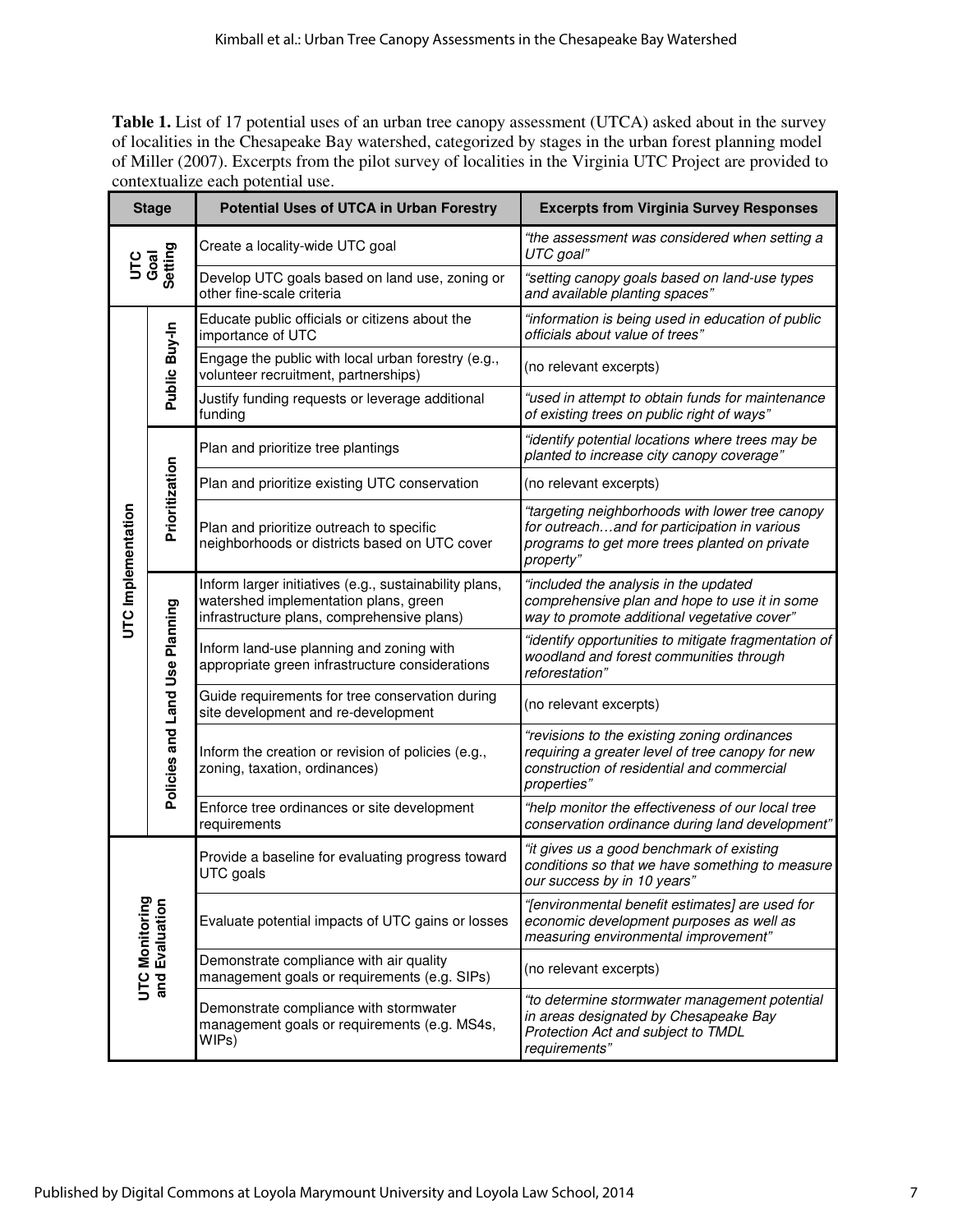**Table 2.** Characteristics of 51 localities in the Chesapeake Bay watershed that responded to a survey about their use of an urban tree canopy assessment performed for their jurisdiction (52% adjusted survey response rate).

| <b>Characteristics of Responding Localities</b>                | <b>Minimum</b> | <b>Median</b> | <b>Maximum</b> |
|----------------------------------------------------------------|----------------|---------------|----------------|
| Land area (all localities) $\mid$ km <sup>2</sup>              |                | 249           | 2,458          |
| Land area (towns)                                              |                | 13            | 44             |
| Land area (cities)                                             | 5              | 106           | 906            |
| Land area (counties)                                           | 544            | 1,093         | 2,458          |
| Population (all localities)   people                           | 2,548          | 130,815       | 1,081,726      |
| Population (towns)                                             | 2,548          | 9,488         | 42,616         |
| Population (cities)                                            | 5,259          | 115,840       | 620,961        |
| Population (counties)                                          | 53,498         | 413,404       | 1,081,726      |
| Population density (all localities) $ $ people/km <sup>2</sup> | 78             | 1,108         | 3,976          |
| Population density (towns)                                     | 158            | 969           | 1,968          |
| Population density (cities)                                    | 243            | 1,491         | 3,976          |
| Population density (counties)                                  | 78             | 367           | 1,057          |

**Table 3.** Localities in the Chesapeake Bay watershed reporting that they were aware that an urban tree canopy assessment (UTCA) had been performed for their jurisdiction. Data are from a survey of 98 localities, to which 51 localities responded (52% adjusted response rate). States for which a locality type was not represented in the survey are listed as N/A.

|                        | <b>Locality Awareness of UTCA - Percent (Count)</b> |               |               |                        |  |
|------------------------|-----------------------------------------------------|---------------|---------------|------------------------|--|
| <b>State</b>           | <b>Counties</b>                                     | <b>Cities</b> | Towns         | <b>Overall Average</b> |  |
| District of Columbia   | N/A                                                 | $100\%$ (1/1) | N/A           | $100\%$ (1/1)          |  |
| Delaware               | N/A                                                 | $0\%$ (0/1)   | $100\%$ (1/1) | $50\%$ (1/2)           |  |
| Maryland               | $100\%$ (5/5)                                       | 92% (11/12)   | 50% (2/4)     | 86% (18/21)            |  |
| Pennsylvania           | $100\%$ $(1/1)$                                     | $50\%$ (1/2)  | $11\%$ (1/9)  | $25\%$ (3/12)          |  |
| Virginia               | $100\%$ (1/1)                                       | 86% (6/7)     | 50% (2/4)     | 75% (9/12)             |  |
| West Virginia          | 50% (1/2)                                           | $100\%$ (1/1) | N/A           | $67\%$ (2/3)           |  |
| <b>Overall Average</b> | 89% (8/9)                                           | 83% (20/24)   | $33\%$ (6/18) | 67% (34/51)            |  |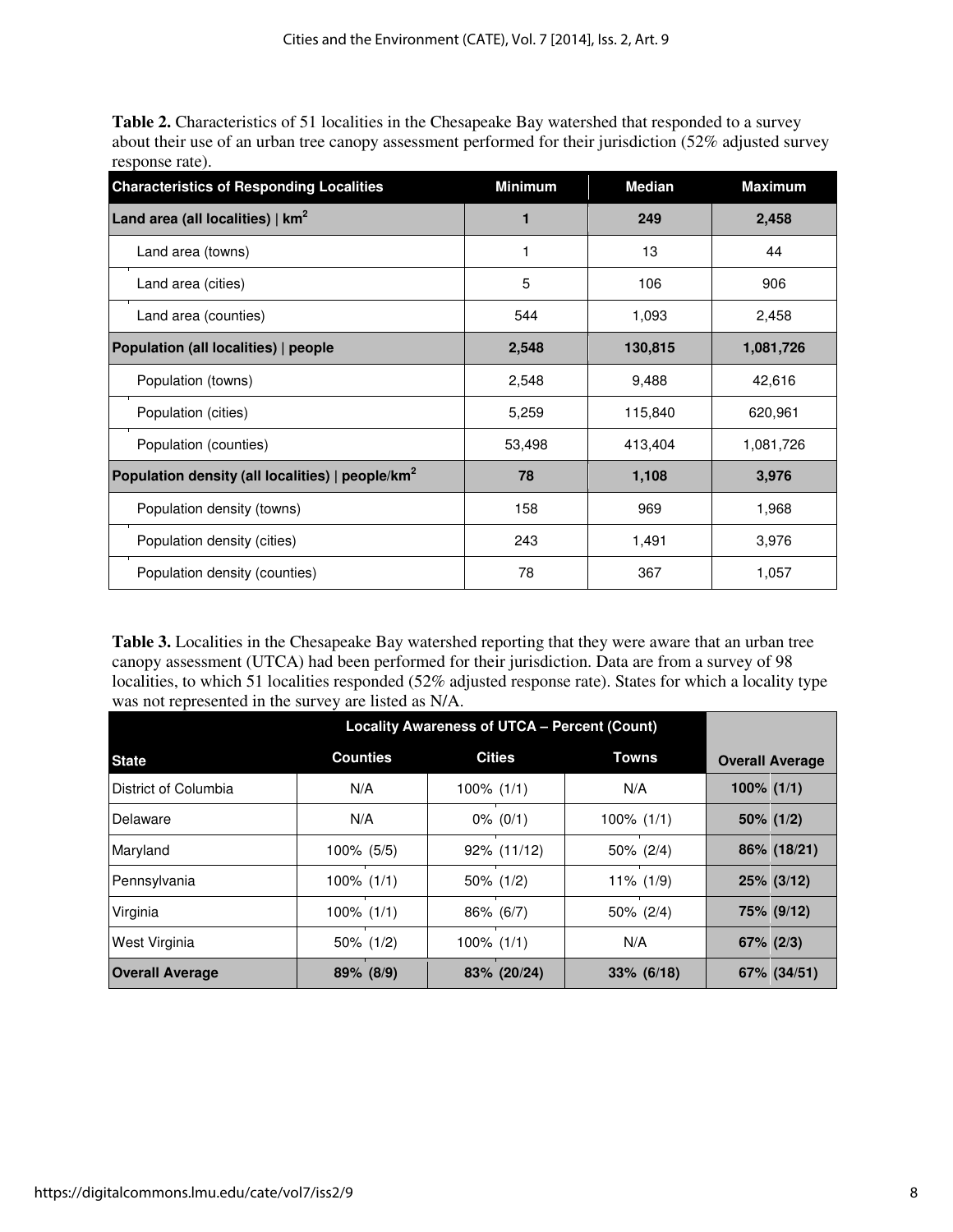

Figure 1. Prevalence of urban tree canopy assessment (UTCA) use reported by 51 localities in the Chesapeake Bay watershed when surveyed about 17 pre-defined uses (yellow and green circles). circles correspond to stages of the urban forest planning model (Miller 2007). Circle size is proportionate to the percentage (count) of responding localities. Specialized uses do not necessarily sum to general uses because a single respondent could report multiple specialized uses within a general use. Prevalence of urban tree canopy assessment (UTCA) use reported by 51 localities in the<br>te Bay watershed when surveyed about 17 pre-defined uses (yellow and green circles). W<br>respond to stages of the urban forest planning m defined uses (yellow and green circles). White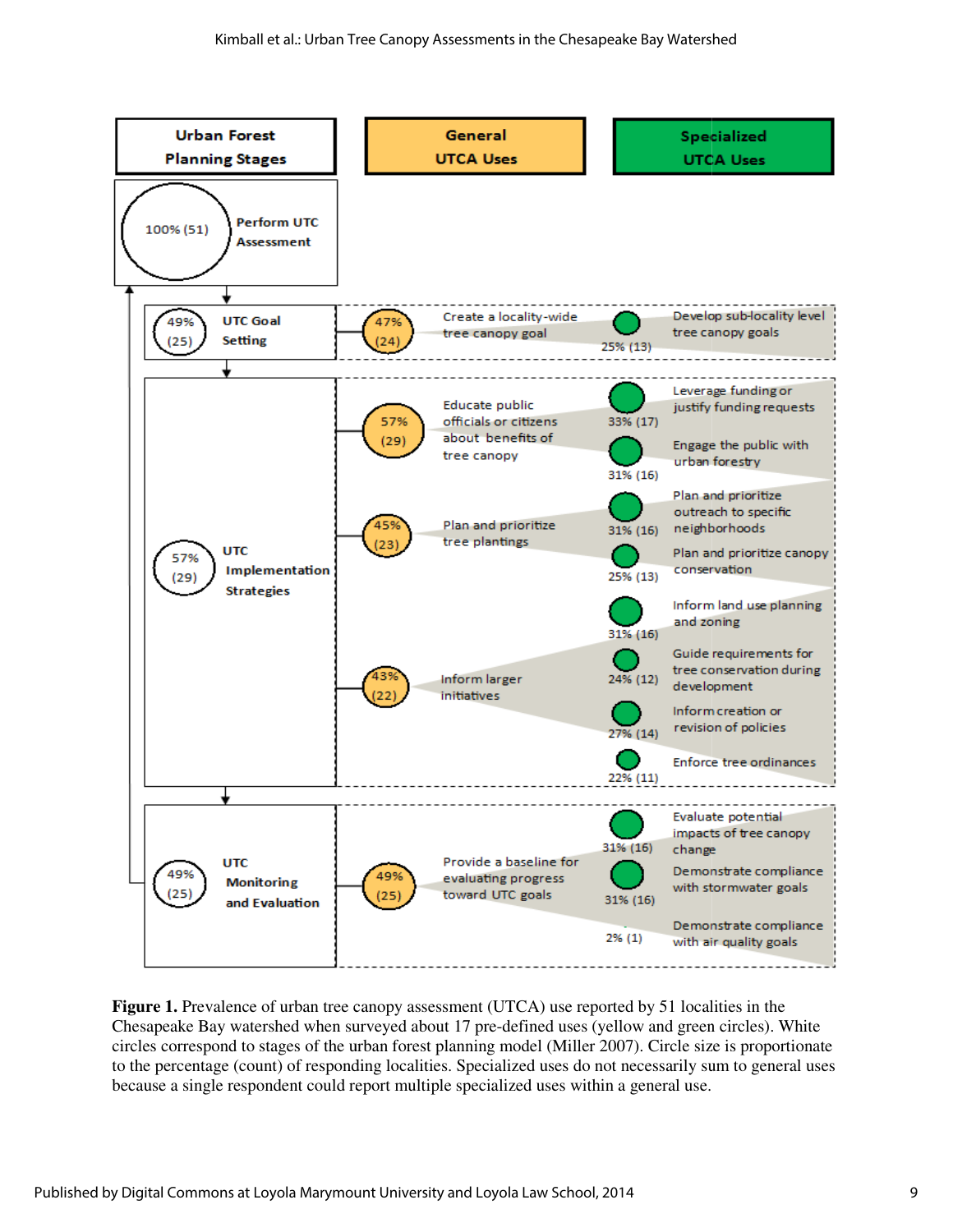#### *UTC assessment use for tree canopy goal setting*

Overall, 47% of CBW survey respondents stated that their locality had used the UTCA to *create a locality-wide tree canopy goal*. While most respondents to the Virginia survey simply mentioned that the UTCA was considered in goal setting, one said that the assessment was used to "calculate how many trees will need to be planted to attain our stated goal" in order to determine if the goal was achievable. An important part of setting realistic and achievable goals for UTC is to understand existing and possible UTC and the resources required to achieve those goals. For example, in 2007, the city of Charlottesville, VA set a UTC goal of 40%; however, in 2009, results from a UTCA of the city based on 2007 data showed that UTC in the city was actually over 46% (City of Charlottesville 2009). This illustrates the need for data-driven goals and decision-making.

Even fewer respondents (25%) reported that their locality was using the UTCA for indepth goal setting: to *develop tree canopy goals based on land-use, zoning or other fine-scale criteria*. Because a variety of factors can correlate with UTC – socioeconomic demographics (Iverson and Cook 2000; Troy et al. 2007; Landry and Chakraborty 2009), topography, and age of housing stock (Heynen and Lindsey 2003), it may be worthwhile to create sub-locality goals for particular areas based on land use, environmental data, or socioeconomic characteristics. Szantoi et al. (2012) argued for localized UTC goals that take into account socioeconomic variability across different areas. Similarly, American Forests, a nonprofit advocacy group, suggests adjusting UTC goals based on land use types: 50% UTC in suburban residential; 35% in urban residential; 25% in commercial and mixed use or industrial; and 15% in central business districts (American Forests 2008). Finer-scale goals are typically recommended because different land uses and land use densities (e.g., suburban versus high-density residential) likely have both different existing and possible UTC (Mincey et al. 2013).

#### *UTC assessment use for tree canopy implementation strategies*

In the CBW survey, 57% of the localities indicated that they were using the information from the UTCA to *educate public officials or citizens about the importance of tree canopy*. When decision-makers understand the value of UTC, the urban forestry program for that locality is more likely to be successful (Lewis and Boulahanis 2008). Moreover, the spatial distribution of UTC can provide decision-makers with additional information to support policy development that addresses the drivers of inequities in UTC distribution. Respondents to the Virginia survey made statements about using the UTCA for education such as, "the UTC [assessment] is used for public education and outreach on the state of [our] urban forest and the value of trees".

Use of the UTCA for complex public engagement purposes was not as common among CBW survey respondents; 31% of respondents reported using the UTCA to *engage the public with local urban forestry* (e.g., *volunteer recruitment or partnerships*). Public participation in achieving UTC goals is essential for success. In Baltimore, for example, as of 2007 the city had 27% UTC but a goal of 40% by 2040. The UTCA showed that private residents owned the majority of existing UTC as well as the majority of tree planting spaces for additional canopy. Therefore, in order to achieve their stated UTC goal, the city needs to engage residents in the goal and inform them of the importance of their contribution to UTC conservation and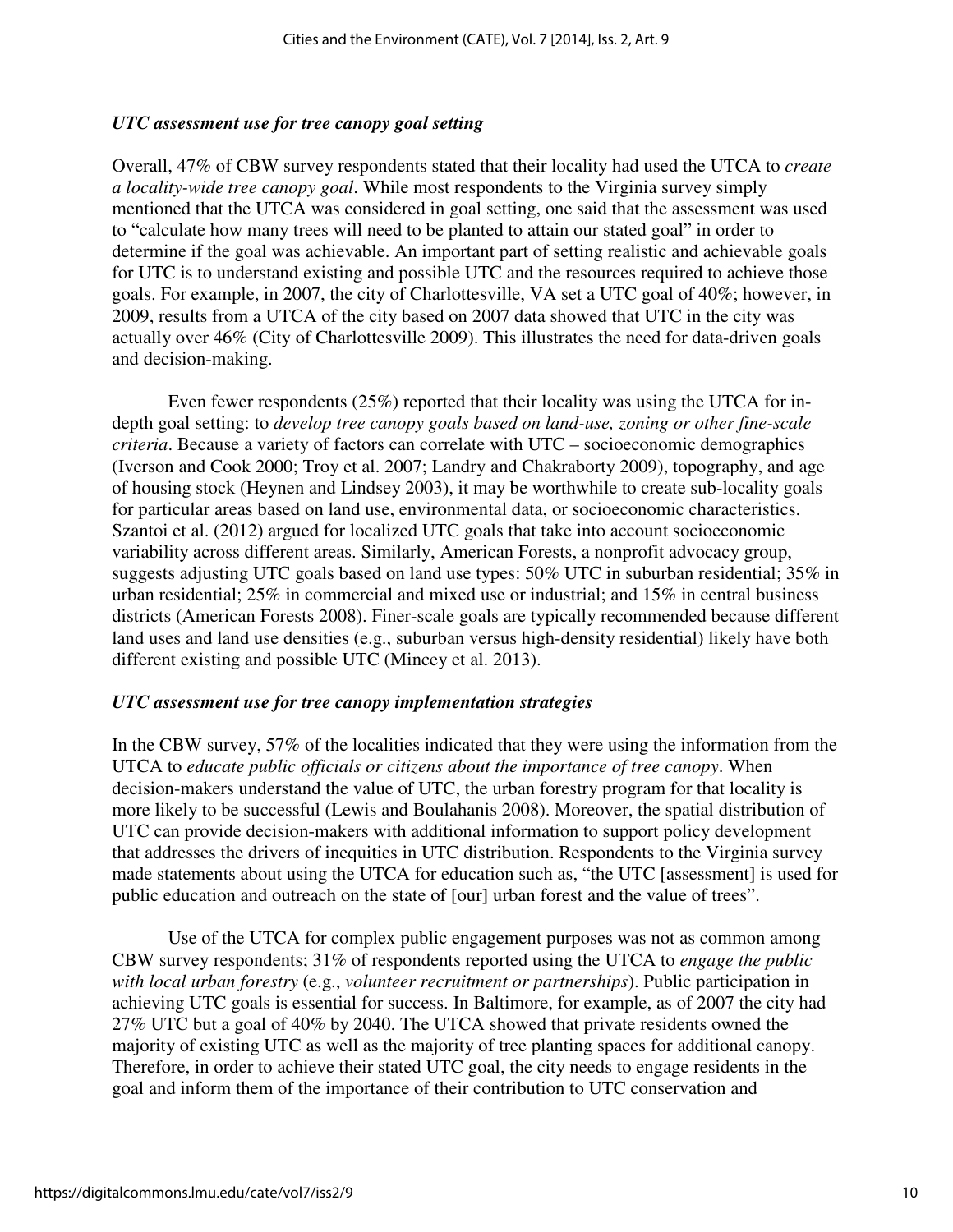enhancement (Baltimore Commission on Sustainability 2009; O'Neil-Dunne 2009; Locke et al. 2013).

Only 33% of respondents stated that their locality was using the UTCA to *leverage additional funding or justify funding requests*. Because communities have limited budgets, decision-makers may be more willing to invest in UTC if they understand the economic benefits of that investment for their constituents (Lewis and Boulahanis 2008). One respondent to the Virginia survey said that "UTC information is being used in an attempt to obtain funds for maintenance of existing trees on public right-of-ways". Clearly, UTCAs are underutilized for this purpose in the CBW. Localities may also find their UTCA useful for writing competitive grant applications and substantiating internal funding requests. For example, St. Louis, MO is using its UTCA to raise awareness about the benefits of its urban forest and leverage additional funding for a broader St. Louis regional UTCA (Coble and Walsh 2012).

Results from the CBW survey showed that 45% of localities were using the UTCA to *plan and prioritize tree plantings*. Typical responses from the Virginia survey suggest that there is an opportunity to use more sophisticated prioritization techniques beyond simply identifying available planting space that will, as stated by one respondent, have "the greatest impact on our overall UTC percentage". The benefit of increasing overall UTC in a city is tied to the environmental and social benefits trees provide; as such, an opportunity exists to prioritize tree plantings to maximize benefits rather than simply to increase UTC for its own sake. Locke et al. (2011) demonstrated how New York City's UTCA can be used to prioritize tree plantings to mitigate various issues within a city, including flooding, noise pollution, and public health challenges. At the other end of the spectrum, UTCAs also can be used to prioritize conservation of existing tree canopy in comprehensive plans or other regional greenspace planning. Surprisingly, we found that substantially fewer localities (25%) were using their UTCA to *plan and prioritize canopy conservation*, suggesting that tree conservation may be a more complex or lower-priority activity than tree planting.

Additionally, 31% of CBW localities were using the UTCA to *plan and prioritize outreach to specific neighborhoods or districts based on tree canopy cover*. One Virginia respondent said their locality was using its UTCA "for targeting neighborhoods with lower tree canopy for outreach and awareness on the value of planting and preserving trees...and to target those areas for participation in various programs". Across the country, other communities are also using their UTCA for prioritizing outreach. For example, the Indianapolis Neighborhood Woods Planting targeted neighborhoods with low UTC and high available planting space (Wilson and Lindsey 2009). In St. Louis, Forest ReLeaf of Missouri has used a local UTCA to prioritize tree planting locations for a tree planting plan (Coble and Walsh 2012).

Municipal resource managers can only directly manage trees (i.e., plant and maintain trees) on municipal public lands, including right-of-ways, parks, and grounds of public buildings. Since the majority of land in urban areas is often private residential, commercial, or industrial lands, resource managers must use a different suite of tools and tactics to indirectly manage trees on these lands. Among these tools are various policies and incentives such as comprehensive plans, zoning ordinances, tree ordinances, and development credits, some of which have been shown to have an effect on UTC (Hill et al. 2010). In our study, 43% of CBW localities were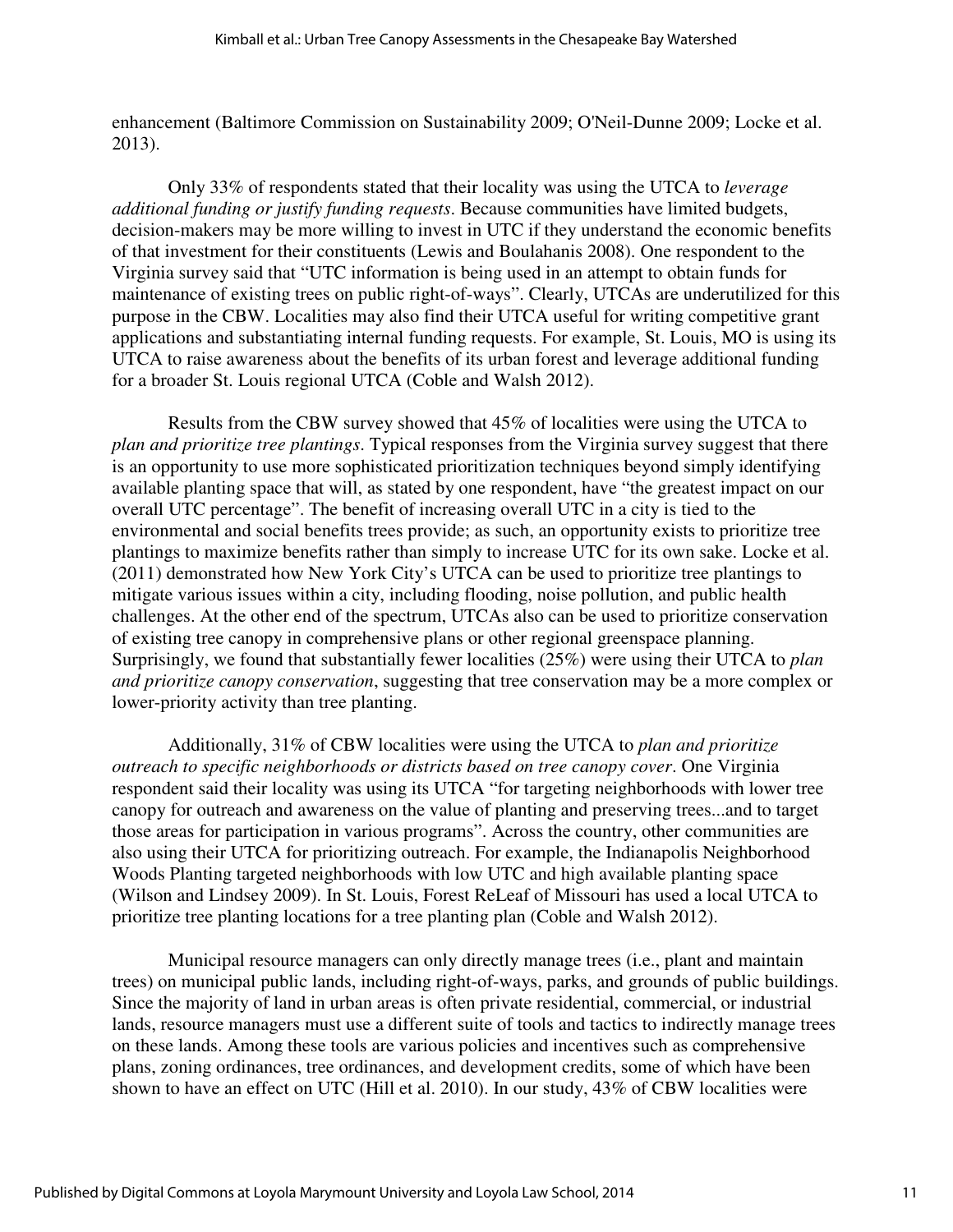using their UTCA to *inform larger initiatives (e.g., sustainability plans, watershed implementation plans, green infrastructure plans, and comprehensive plans)*. Fewer (31%) said they used the UTCA in a specialized manner to *inform land use planning and zoning with appropriate green infrastructure considerations*. As an example, one Virginia respondent said they were using their UTCA to "identify opportunities to mitigate fragmentation of woodland and forest communities through reforestation".

Researchers in Georgia found that certain tree ordinances, zoning ordinances, and smart growth projects can be effective for preserving UTC in communities (Hill et al. 2010). In the CBW survey, 27% of respondents reported that their locality used its UTCA to *inform the creation or revision of policies such as zoning or tree ordinances*. One Virginia survey respondent stated that their locality is in the process of "revisions to the existing zoning ordinances requiring a greater level of tree canopy for new construction of residential and commercial properties." Also in the CBW survey, 24% of respondents reported using their UTCA to *guide requirements for tree planting or canopy preservation during site development*. A Virginia survey respondent alluded to this activity by stating their locality was using it "to increase new landscaping zoning ordinances on private property." We found 22% of CBW localities reported using the UTCA to *enforce tree ordinances or site development requirements*. By performing sequential UTCAs, it is possible to analyze UTC change through time and evaluate the effectiveness of various policies such as tree protection ordinances (McGee et al. 2012).

One of the most basic, yet informative uses of a UTCA is developing a baseline for a locality's UTC in order to evaluate future changes and monitor progress toward UTC goals. Without baseline data and periodic reassessment as a means to monitor progress toward goals, it is virtually impossible to know if management efforts are working (Dwyer et al. 2000). Nearly half (49%) of respondents to the CBW survey said their UTCA was used to *provide a baseline for evaluating progress toward tree canopy goals*. One respondent to the Virginia survey said, "the UTCA not only gives us guidance where trees are needed, but it gives us a good benchmark of existing conditions so that we have something to measure our success by in 10 years or more." A UTCA must be repeated over time to evaluate change in UTC at the locality-wide and finer scales.

Once the amount of UTC is known, decision-makers can evaluate the potential environmental or policy consequences under scenarios in which UTC increases or decreases and thereby weigh the costs and benefits of various management options. In the CBW survey, 31% of localities reported used their UTCA to *evaluate potential impacts of tree canopy losses or gains*. The UTCA could also be used to assess possible impacts of natural catastrophes that diminish UTC, such as major storms or outbreaks of invasive pests.

A UTCA can also be used in a more specialized way to *monitor compliance with policies or regulation*. One respondent to the Virginia survey indicated the UTCA was being used to "follow up on required landscape buffers that have deteriorated over time", thereby monitoring compliance with local or state regulations. Periodic reassessments can also be used to document increases in UTC as a means of addressing environmental regulation requirements on stormwater or air quality. Because of the ecological function of UTC, including reducing stormwater runoff,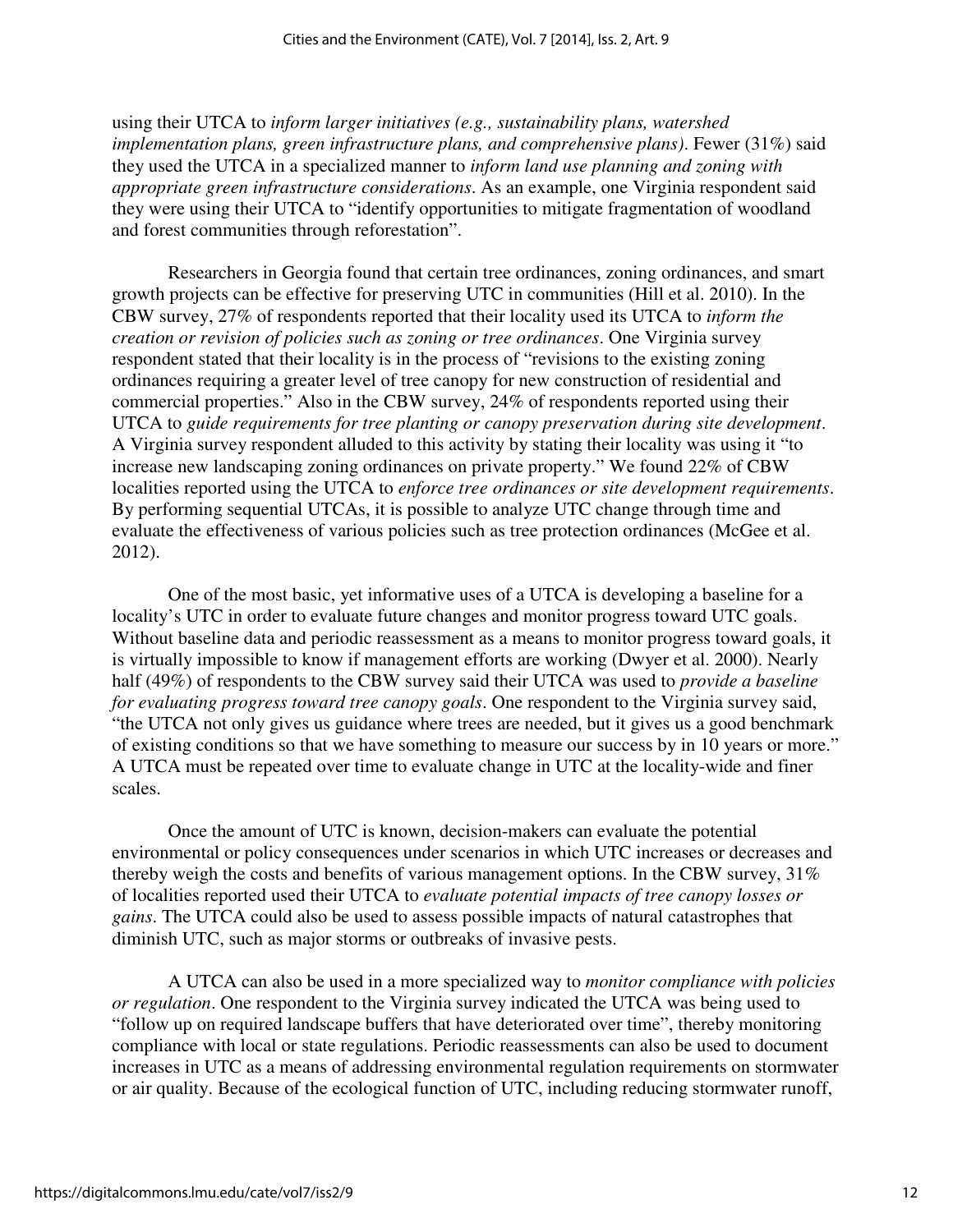sequential UTCAs could be used to prove UTC enhancement in areas prioritized to reduce stormwater runoff as a compliance measure for the Clean Water Act of the U.S. Environmental Protection Agency (EPA) (Nowak 2006). Furthermore, strategically planted urban trees can count toward EPA's Clean Air requirements through voluntary and emerging measures of State Implementation Plans (SIPs) (U.S. Environmental Protection Agency 2004). While 29% of CBW survey respondents noted that their locality used its UTCA to *demonstrate compliance with stormwater management goals or requirements (e.g., Municipal Separate Storm Sewer System (MS4) permits, Watershed Implementation Plans)*, only 2% said it was being used to *demonstrate compliance with air quality management goals or requirements (e.g. SIPs)*. This may be because localities are not currently under scrutiny for their air quality or because using trees in SIPs is an evolving air quality compliance strategy.

### **CONCLUSIONS**

To our knowledge, this is one of the first studies to investigate the actual awareness and use of UTCAs by local governments across a broad geographic region. We chose the CBW for our study because numerous UTCAs have been performed in the region since the CBP identified UTC as a key strategy for Bay restoration. While evaluating the CBP's progress on their goal of "120 communities with UTC expansion goals by 2020" was not within the scope of our study, we were able to systematically explore the prevalence of UTCAs and how they are being used in local urban forestry programs.

As of mid-2013, there existed 55 UTC assessments in the CBW, encompassing 101 towns, cities, or counties. Surprisingly, we found that one-third of the key respondents from localities where a UTCA had been performed were not even aware that the UTCA existed. This indicates an opportunity for outreach to those smaller localities where a UTCA exists but the data have not been shared or an effort to provide the necessary technical assistance has not been made.

Furthermore, we found that even in localities that were aware of their UTCA, actual use of the UTCA ranged from those localities not using it for any of the 17 potential activities, to those using it for all of them. We developed a conceptual model of general and specialized UTCA uses within the urban forest planning framework described by Miller (2007), with the most frequently reported uses also being the most general (unspecialized) uses. Responses indicated that UTCAs were being used with similar frequency at all stages of urban forest planning: 49% for UTC goal setting, 57% for UTC implementation strategies, and 49% for UTC monitoring and evaluation. Localities reporting a specialized use were also performing the general use within the same stage. While most CBW localities have been using their UTCA to at least some extent, it appears that overall localities tend to underutilize their UTCA.

This study has demonstrated that there is opportunity to enhance the utility of a UTCA based on our finding of limited awareness and limited use of the UTCA by CBW localities. In order to make the most effective investments in UTCAs as a planning and management tool, additional insight is needed into why some local governments use the UTCA more than others. Ultimately, continuing to increase overall awareness of both the existence and utility of a UTCA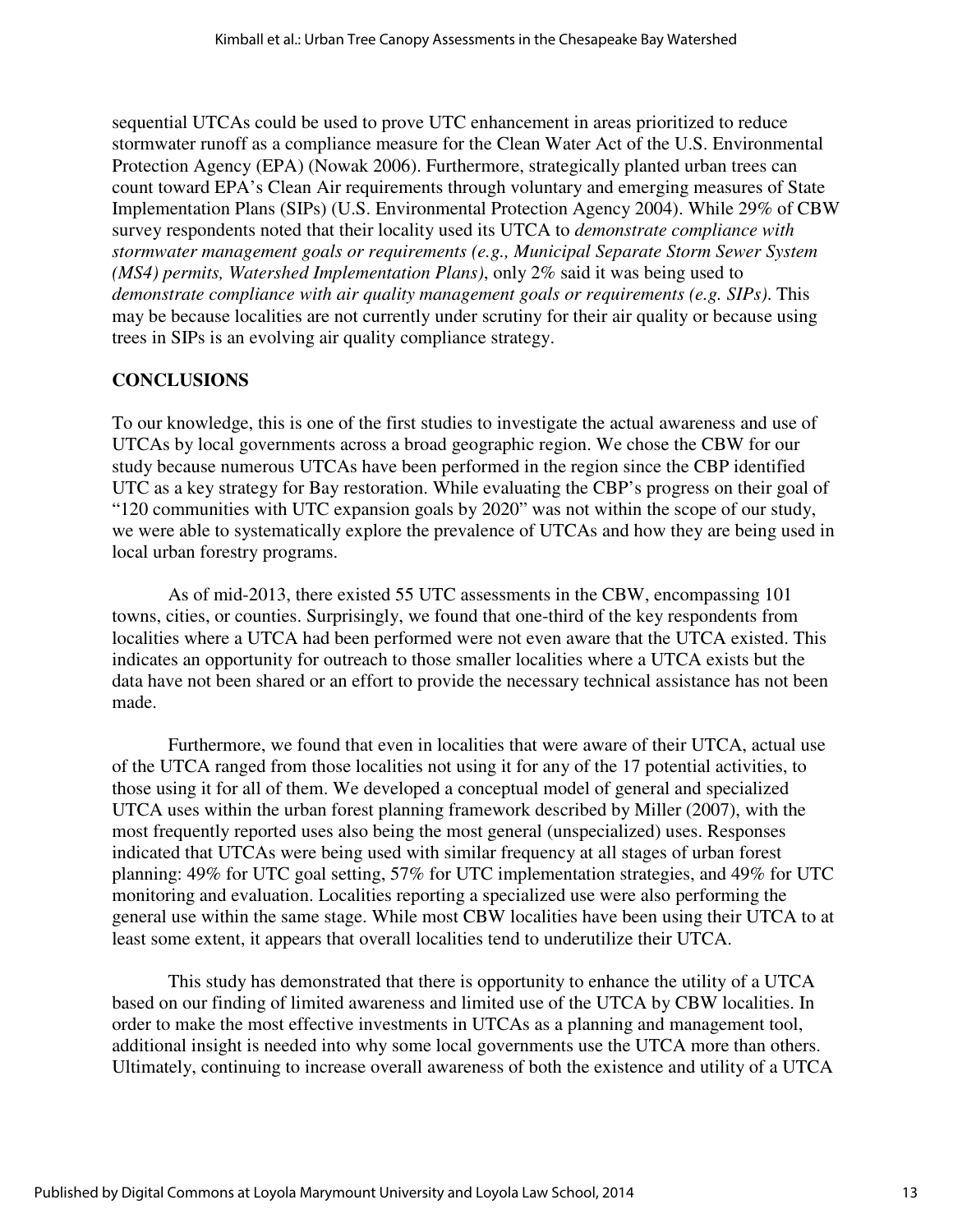could pay important dividends and substantively improve the capacity of local urban forestry programs.

#### **LITERATURE CITED**

- American Forests. (2008). *Urban Ecosystem Analysis: City of Bellevue, Washington*, Retrieved October 16, 2014, from http://www.bellevuewa.gov/pdf/Manager/ Urban\_Ecosystem\_Analysis.pdf.
- Baltimore Commission on Sustainability. (2009). *The Baltimore Sustainability Plan*, Retrieved October 16, 2014, from http://baltimoresustainability.org/sites/baltimoresustainability.org /files/Baltimore%20Sustainability%20Plan%20FINAL.pdf.
- Bartens, J., Day, S. D., Harris, J. R., Dove, J. E., & Wynn, T. M. (2008). Can urban tree roots improve infiltration through compacted subsoils for stormwater management?. *Journal of Environmental Quality*, *37*(6), 2048-2057.
- Chesapeake Bay Program. (2012). *Facts and Figures*, Retrieved October 16, 2014, from http://www.chesapeakebay.net/discover/bay101/facts.
- Chesapeake Bay Scientific and Technical Advisory Committee. (2004). Proceedings from the Chesapeake Bay Scientific and Technical Advisory Committee's Urban Tree Canopy Workshop, Annapolis, MD 24 May 2004. STAC Publication 04-005. Edgewater, MD: Chesapeake Research Consortium, Inc. Retrieved October 16, 2014, from http://www. forestsforwatersheds.org/storage/UTCReport.pdf.
- Chesapeake Executive Council. (2003). *Directive No. 03-01: Expanding Riparian Forest Buffer Goals,* Retrieved October 16, 2014, from http://www.chesapeakebay.net/publications/ title/directive\_03-01\_-\_expanded\_riparian\_forest\_buffer\_goals.
- City of Charlottesville. (2009), *City of Charlottesville, Virginia Urban Forest Management Plan*, Retrieved October 16, 2014, from http://www.charlottesville.org/Modules/ ShowDocument.aspx?documentid=13979.
- Coble, D. & Walsh, M. (2012). *St. Louis Urban Tree Canopy Assessment*, Retrieved October 16, 2014, from http://moreleaf.org/pdfs/Stl%20Urban%20Tree%20Canopy%20 Assessment\_final.pdf.
- Dillman, D. A. (2000). *Mail and Internet Surveys: the Tailored Design Method* (Vol. 2). New York: Wiley.
- Dwyer, J. F., Nowak, D. J., Noble, M. H., & Sisinni, S. M. (2000). Connecting people with ecosystems in the 21st century: an assessment of our nation's urban forests. *General Technical Report-Pacific Northwest Research Station, USDA Forest Service*, (PNW-GTR-490).
- ESRI. (2013). *ArcGIS Explorer Online*, Retrieved April 10, 2013, from http://www.esri.com/ software/arcgis/explorer-online.
- Goetz, S. J., Jantz, C. A., Prince, S. D., Smith, A. J., Varlyguin, D., & Wright, R. K. (2004). Integrated analysis of ecosystem interactions with land use change: the Chesapeake Bay watershed. *Ecosystems and Land Use Change*, 263-275.
- Heynen, N. C., & Lindsey, G. (2003). Correlates of Urban Forest Canopy Cover Implications for Local Public Works. *Public Works Management & Policy*, *8*(1), 33-47.
- Hill, E., Dorfman, J. H., & Kramer, E. (2010). Evaluating the impact of government land use policies on tree canopy coverage. *Land Use Policy*, *27*(2), 407-414.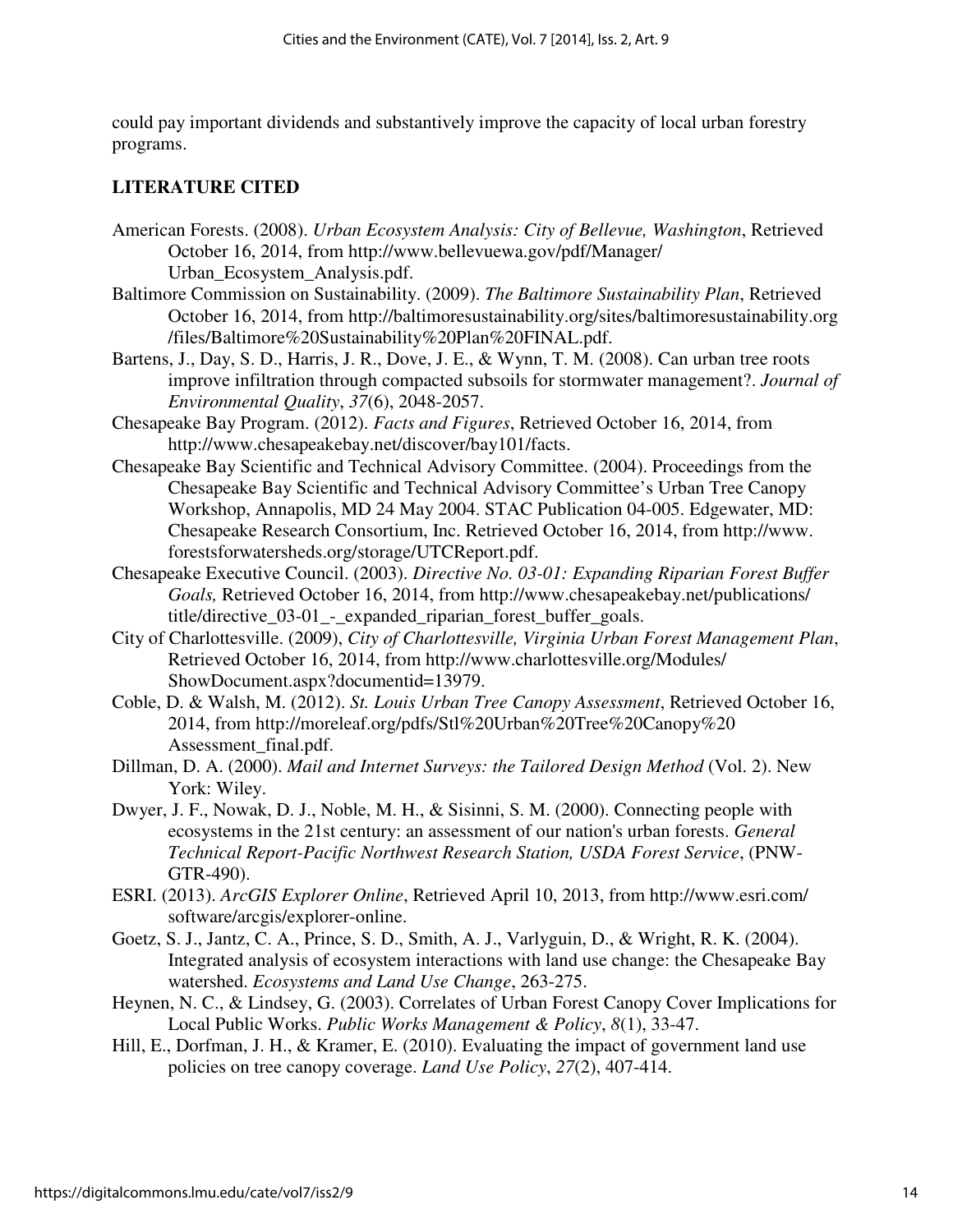- Iverson, L. R., & Cook, E. A. (2000). Urban forest cover of the Chicago region and its relation to household density and income. *Urban Ecosystems*, *4*(2), 105-124.
- Jantz, P., Goetz, S., & Jantz, C. (2005). Urbanization and the loss of resource lands in the Chesapeake Bay watershed. *Environmental Management*, *36*(6), 808-825.
- Johnson, M. S., & Lehmann, J. (2006). Double-funneling of trees: Stemflow and root-induced preferential flow. *Ecoscience*, *13*(3), 324-333.
- Jones, M. P., Hunt, W. F., & Winston, R. J. (2012). Effect of urban catchment composition on runoff temperature. *Journal of Environmental Engineering*, *138*(12), 1231-1236.
- Landry, S. M., & Chakraborty, J. (2009). Street trees and equity: evaluating the spatial distribution of an urban amenity. *Environment and planning. A*, *41*(11), 2651.
- Lewis, B. L., & Boulahanis, J. G. (2008). Keeping up the urban forest: Predictors of tree maintenance in small southern towns in the United States. *Arboriculture and Urban Forestry*, *34*(1), 41.
- Locke, D. H., Grove, J. M., Galvin, M., O'Neil-Dunne, J. P., & Murphy, C. (2013). Applications of urban tree canopy assessment and prioritization tools: Supporting collaborative decision making to achieve urban sustainability goals. *Cities and the Environment (CATE)*, *6*(1), 7.
- Locke, D. H., Grove, J. M., Lu, J. W., Troy, A., O'Neil-Dunne, J. P., & Beck, B. D. (2011). Prioritizing preferable locations for increasing urban tree canopy in New York City. *Cities and the Environment (CATE)*, *3*(1), 4.
- McGee, J. A., Day, S. D., Wynne, R. H., & White, M. B. (2012). Using geospatial tools to assess the urban tree canopy: Decision support for local governments. *Journal of Forestry*, *110*(5), 275-286.
- McLean, D. D., Jensen, R. R., & Hurd, A. R. (2007). Seeing the urban forest through the trees: building depth through qualitative research. *Arboriculture and Urban Forestry*, *33*(5), 304.
- Miller, R. (2007). *Urban Forestry: Planning and Managing Urban Greenspaces* (2nd ed.). Long Grove, Ill.: Waveland Press.
- Mincey, S. K., Schmitt-Harsh, M., & Thurau, R. (2013). Zoning, land use, and urban tree canopy cover: the importance of scale. *Urban Forestry & Urban Greening*, *12*(2), 191-199.
- Nowak, D. J. (2006). Institutionalizing urban forestry as a "biotechnology" to improve environmental quality. *Urban Forestry & Urban Greening*, *5*(2), 93-100.
- Nowak, D. J., & Greenfield, E. J. (2012). Tree and impervious cover change in US cities. *Urban Forestry & Urban Greening*, *11*(1), 21-30.
- Nowak, D. J., Crane, D. E., & Stevens, J. C. (2006). Air pollution removal by urban trees and shrubs in the United States. *Urban Forestry & Urban Greening*, *4*(3), 115-123.
- O'Neil-Dunne, J. P. M. (2009). A Report on the City of Baltimore's Existing and Possible Urban Tree Canopy, Retrieved October 16, 2014, from http://www.fs.fed.us/nrs/utc/reports/ UTC\_Report\_BACI\_2007.pdf.
- Raciti, S. T. E. V. E., Galvin, M. F., Grove, J. M., O'Neil-Dunne, J. P. M., Todd, A., & Clagett, S. (2006). Urban tree canopy goal setting: a guide for Chesapeake Bay communities. *Annapolis, Maryland, United States Department of Agriculture, Forest Service, Northeastern State & Private Forestry*.
- Rodbell, P., & Marshall, S. (2009). Urban tree canopy as a contibutor to community resilience. In P*roceedings of the XIII World Forestry Congress (2009), Buenos Aires, Argentina*. Retrieved October 16, 2014, from http://www.midwestutc.org/UTC\_Readings/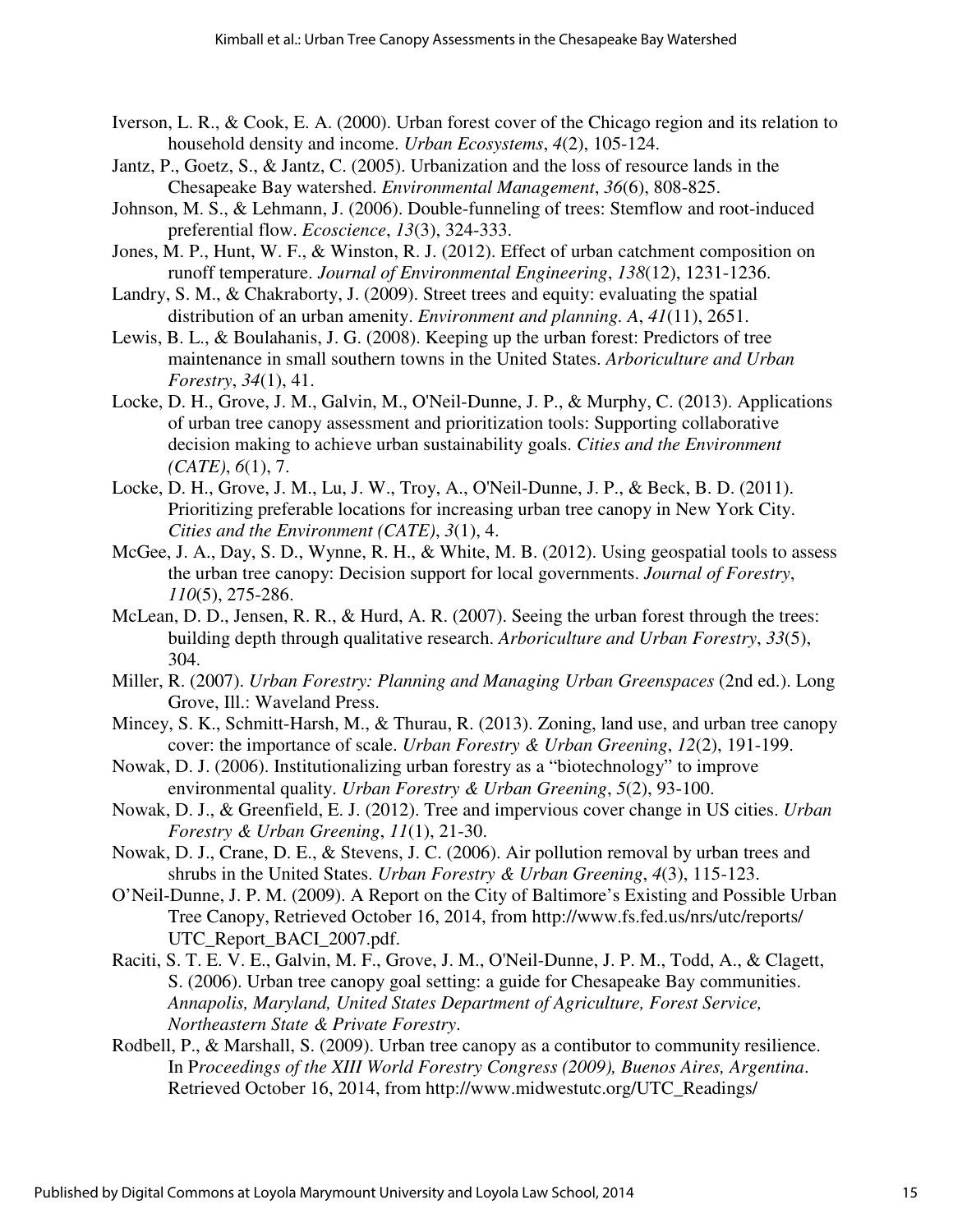Urban%20tree%20canopy%20as%20a%20contributor%20to%20community%20resilienc e.PDF.

- Roy, S., Byrne, J., & Pickering, C. (2012). A systematic quantitative review of urban tree benefits, costs, and assessment methods across cities in different climatic zones. *Urban Forestry & Urban Greening*, *11*(4), 351-363.
- Schwärzel, K., Ebermann, S., & Schalling, N. (2012). Evidence of double-funneling effect of beech trees by visualization of flow pathways using dye tracer. *Journal of Hydrology*, *470*, 184-192.
- Sexton, J. O., Song, X. P., Huang, C., Channan, S., Baker, M. E., & Townshend, J. R. (2013). Urban growth of the Washington, DC–Baltimore, MD metropolitan region from 1984 to 2010 by annual, Landsat-based estimates of impervious cover. *Remote Sensing of Environment*, *129*, 42-53.
- Shuyler, L. R., Linker, L. C., & Walters, C. P. (1995). The Chesapeake Bay story: The science behind the program. *Water Science and Technology*, *31*(8), 133-139.
- Szantoi, Z., Escobedo, F., Wagner, J., Rodriguez, J. M., & Smith, S. (2012). Socioeconomic factors and urban tree cover policies in a subtropical urban forest. *GIScience & Remote Sensing*, *49*(3), 428-449.
- Theobald, D. M., Goetz, S. J., Norman, J. B., & Jantz, P. (2009). Watersheds at risk to increased impervious surface cover in the conterminous United States. *Journal of Hydrologic Engineering*, *14*(4), 362-368.
- Troy, A. R., Grove, J. M., O'Neil-Dunne, J. P., Pickett, S. T., & Cadenasso, M. L. (2007). Predicting opportunities for greening and patterns of vegetation on private urban lands. *Environmental management*, *40*(3), 394-412.
- US Environmental Protection Agency. (2004). *Incorporating emerging and voluntary measures in a State Implementation Plan (SIP)*, USEPA Air Quality Strategies and Standards Division, Office of Air Quality Planning and Standards, Research Triangle Park, NC.
- US Census Bureau. (n.d.). *State and County QuickFacts*, Retrieved October 16, 2014, from http://quickfacts.census.gov/qfd.
- US Census Bureau. (2014). *Urban and Rural Classification*, Retrieved October 16, 2014, from http://www.census.gov/geo/reference/urban-rural.html.
- USDA Forest Service (2012). *Chesapeake Forest Restoration Strategy*, Newton Square, PA: United States Department of Agriculture Forest Service, Northeastern Area State and Private Forestry, Retrieved October 16, 2014, from http://executiveorder.chesapeakebay. net/chesapeakeforestrestorationstrategy.pdf.
- USDA Forest Service (2013). *Urban Tree Canopy Assessment: Publications and Products*, Retrieved October 16, 2014, from http://www.nrs.fs.fed.us/urban/utc/pubs/.
- USDA Natural Resources Conservation Service (n.d.). *Virginia and the Chesapeake Bay*, Retrieved October 16, 2014, from http://www.nrcs.usda.gov/wps/portal/nrcs/ detailfull/va/home/?cid=nrcs142p2\_018880.
- Wilson, J., & Lindsey, G. (2009). Identifying urban neighborhoods for tree canopy restoration through community participation. In *Planning and Socioeconomic Applications* (Vol. 1, pp. 29-42). Netherlands: Springer.
- Wiseman, P. E., & McGee, J. A. (2010). Taking stock: assessing urban forests to inform policy and management. *Virginia Forests Magazine*, 65(4), 4-7.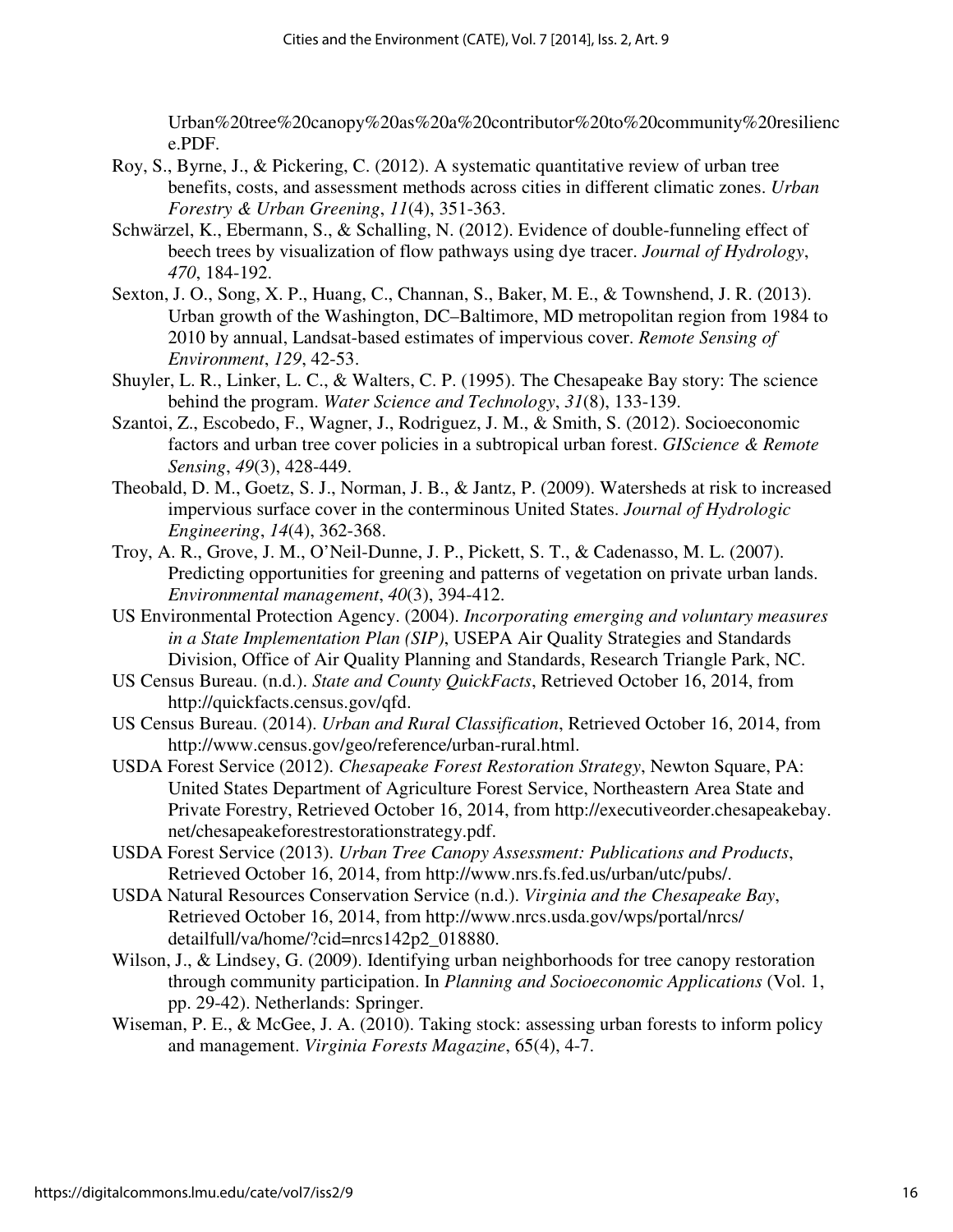Xiao, Q., McPherson, E. G., Ustin, S. L., & Grismer, M. E. (2000). A new approach to modeling tree rainfall interception. *Journal of Geophysical Research: Atmospheres (1984–2012)*, *105*(D23), 29173-29188.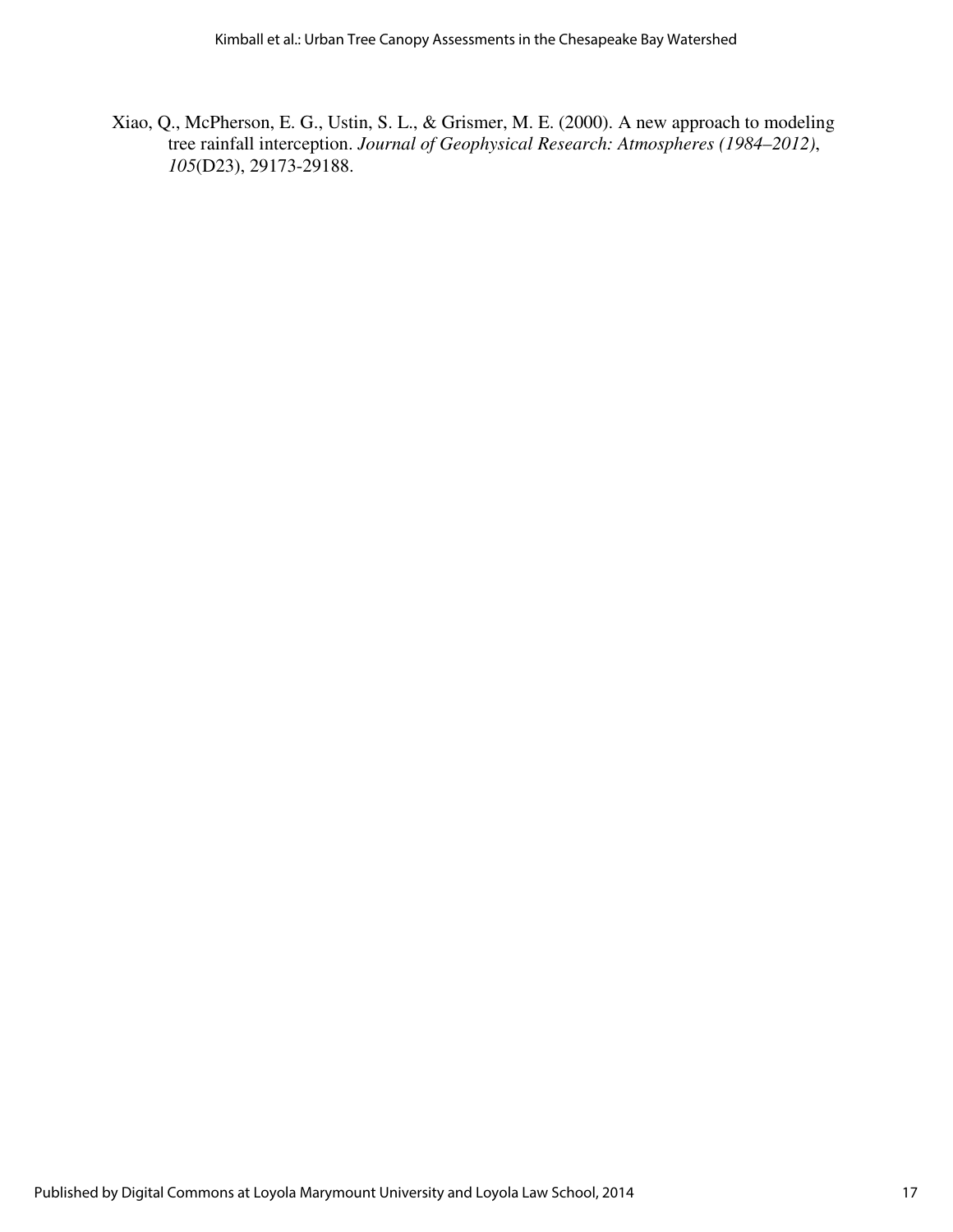**APPENDIX 1.** Description of 101 localities in the Chesapeake Bay watershed for which an urban tree canopy assessment (UTCA) had been performed as of mid-2013. Note that the locality may be a sub-unit within the geographic scope of a larger UTCA. Population and land area from US Census Bureau (n.d.).

| <b>State</b> | <b>Locality Name</b>    | <b>Locality Type</b> | Population |                         | Land Area (km <sup>2</sup> ) Geographic Scope of UTCA |
|--------------|-------------------------|----------------------|------------|-------------------------|-------------------------------------------------------|
| DC           | Washington              | capital district     | 617,996    | 159                     | District of Columbia                                  |
| DE           | Georgetown              | town                 | 6,422      | 11                      | Town of Georgetown                                    |
| DE           | Harrington              | city                 | 3,562      | 5                       | City of Harrington                                    |
| DE           | Laurel                  | town                 | 3,708      | 4                       | Town of Laurel                                        |
| DE           | Middletown              | town                 | 18,871     | 17                      | Town of Middletown                                    |
| DE           | Seaford                 | city                 | 6,928      | 9                       | City of Seaford                                       |
| <b>MD</b>    | Aberdeen                | city                 | 14,959     | 18                      | <b>Harford County</b>                                 |
| <b>MD</b>    | Annapolis               | city                 | 38,394     | 19                      | City of Annapolis                                     |
| MD           | Anne Arundel            | county               | 537,656    | 1,077                   | Anne Arundel County                                   |
| <b>MD</b>    | <b>Baltimore</b>        | independent city     | 620,961    | 210                     | <b>Baltimore City</b>                                 |
| <b>MD</b>    | Baltimore               | county               | 805,029    | 1,551                   | <b>Baltimore County</b>                               |
| MD           | <b>Bel Air</b>          | town                 | 10,120     | 8                       | <b>Harford County</b>                                 |
| MD           | Berwyn Heights          | town                 | 3,123      | $\overline{\mathbf{c}}$ | Prince George's County                                |
| <b>MD</b>    | Bladensburg             | town                 | 9,148      | 3                       | Prince George's County                                |
| <b>MD</b>    | Bowie                   | city                 | 54,727     | 48                      | City of Bowie                                         |
| MD           | Brentwood               | town                 | 3,046      | 1                       | Prince George's County                                |
| <b>MD</b>    | <b>Brunswick</b>        | city                 | 5,870      | 8                       | City of Brunswick                                     |
| <b>MD</b>    | Capitol Heights         | town                 | 4,337      | $\overline{\mathbf{c}}$ | Prince George's County                                |
| <b>MD</b>    | Chestertown             | town                 | 5,252      | $\overline{7}$          | Chestertown                                           |
| <b>MD</b>    | Cheverly                | town                 | 6,173      | 3                       | Prince George's County                                |
| <b>MD</b>    | Chevy Chase             | town                 | 2,824      | 1                       | Montgomery County                                     |
| <b>MD</b>    | College Park            | city                 | 30,413     | 15                      | Prince George's County                                |
| <b>MD</b>    | Cumberland              | city                 | 20,859     | 26                      | City of Cumberland                                    |
| <b>MD</b>    | <b>District Heights</b> | city                 | 5,837      | $\overline{c}$          | Prince George's County                                |
| <b>MD</b>    | Frederick               | city                 | 65,239     | 57                      | City of Frederick                                     |
| MD           | Gaithersburg            | city                 | 59,933     | 26                      | Montgomery County                                     |
| MD           | Glenarden               | city                 | 6,000      | 3                       | Prince George's County                                |
| MD           | Greenbelt               | city                 | 23,068     | 16                      | City of Greenbelt                                     |
| MD           | Hagerstown              | city                 | 39,890     | 31                      | City of Hagerstown                                    |
| MD           | Harford                 | county               | 243,085    | 1,140                   | <b>Harford County</b>                                 |
| MD           | Havre de Grace          | city                 | 12,952     | 14                      | <b>Harford County</b>                                 |
| MD           | Howard                  | county               | 287,085    | 653                     | <b>Howard County</b>                                  |
| MD           | Calvert                 | county               | 88,944     | 557                     | <b>Calvert County</b>                                 |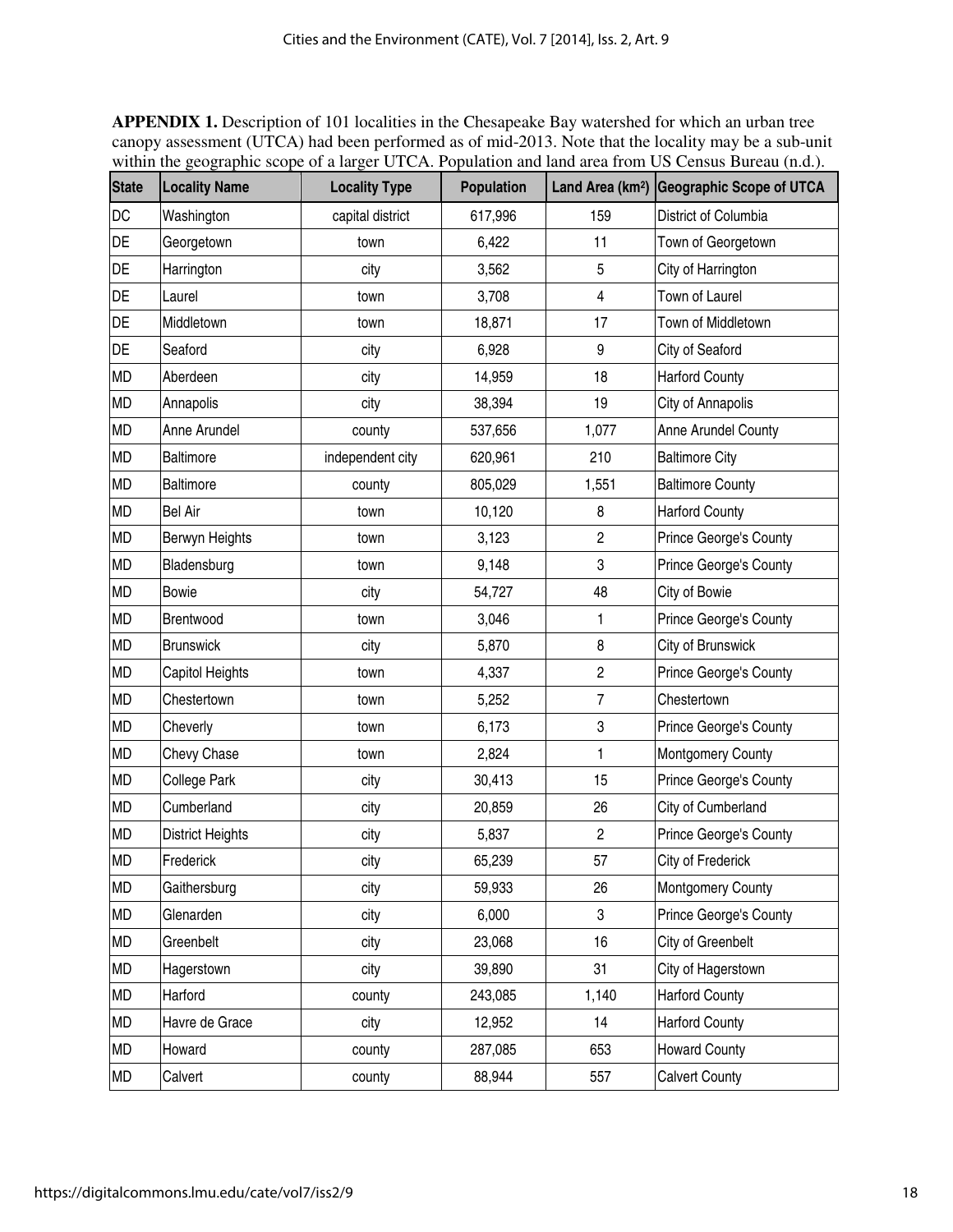| <b>State</b> | <b>Locality Name</b>   | <b>Locality Type</b> | Population |                | Land Area (km <sup>2</sup> ) Geographic Scope of UTCA |
|--------------|------------------------|----------------------|------------|----------------|-------------------------------------------------------|
| <b>MD</b>    | Hyattsville            | city                 | 17,557     | 7              | City of Hyattsville                                   |
| <b>MD</b>    | Laurel                 | city                 | 25,115     | 11             | Prince George's County                                |
| <b>MD</b>    | Montgomery             | county               | 971,777    | 1285           | Montgomery County                                     |
| <b>MD</b>    | <b>Mount Rainier</b>   | city                 | 8,080      | $\overline{c}$ | Prince George's County                                |
| <b>MD</b>    | <b>New Carrollton</b>  | city                 | 12,135     | 4              | Prince George's County                                |
| MD           | Poolesville            | town                 | 4,883      | 10             | <b>Montgomery County</b>                              |
| <b>MD</b>    | Prince George's        | county               | 863,420    | 1257           | Prince George's County                                |
| MD           | <b>Riverdale Park</b>  | town                 | 6,956      | 4              | Prince George's County                                |
| <b>MD</b>    | Rockville              | city                 | 61,209     | 35             | City of Rockville                                     |
| MD           | Seat Pleasant          | city                 | 4,542      | $\overline{c}$ | Prince George's County                                |
| MD           | Takoma Park            | city                 | 16,715     | 5              | City of Takoma Park                                   |
| <b>MD</b>    | <b>University Park</b> | town                 | 2,548      | 1              | Prince George's County                                |
| PA           | Akron                  | borough              | 4,046      | 3              | <b>Lancaster County</b>                               |
| PA           | Archbald               | borough              | 6,984      | 44             | Scranton Metro Area                                   |
| PA           | <b>Blakely</b>         | borough              | 6,564      | 10             | Scranton Metro Area                                   |
| PA           | <b>Clarks Summit</b>   | borough              | 5,116      | 4              | Abingtons Suburb Area                                 |
| PA           | Columbia               | borough              | 10,400     | 6              | Columbia Borough                                      |
| PA           | Denver                 | borough              | 3,332      | 3              | Lancaster County                                      |
| PA           | Dickson                | borough              | 6,070      | 12             | Scranton Metro Area                                   |
| PA           | Dunmore                | borough              | 14,057     | 23             | Scranton Metro Area                                   |
| PA           | East Petersburg        | borough              | 4,450      | 3              | <b>Lancaster County</b>                               |
| PA           | Elizabethtown          | borough              | 11,887     | $\overline{7}$ | <b>Lancaster County</b>                               |
| PA           | Ephrata                | borough              | 13,394     | $\overline{4}$ | <b>Lancaster County</b>                               |
| PA           | Jessup                 | borough              | 4,676      | 17             | Scranton Metro Area                                   |
| PA           | Lancaster              | city                 | 59,322     | 19             | City of Lancaster                                     |
| PA           | Lancaster              | county               | 519,445    | 2,458          | <b>Lancaster County</b>                               |
| PA           | Lititz                 | borough              | 9,029      | 6              | <b>Lancaster County</b>                               |
| PA           | Manheim                | borough              | 4,858      | 4              | Manheim Borough                                       |
| PA           | Marietta               | borough              | 2,689      | $\overline{c}$ | <b>Lancaster County</b>                               |
| PA           | Millersville           | borough              | 7,774      | 5              | <b>Lancaster County</b>                               |
| PA           | Moosic                 | borough              | 5,719      | 17             | Scranton Metro Area                                   |
| PA           | Mount Joy              | borough              | 6,765      | 6              | <b>Lancaster County</b>                               |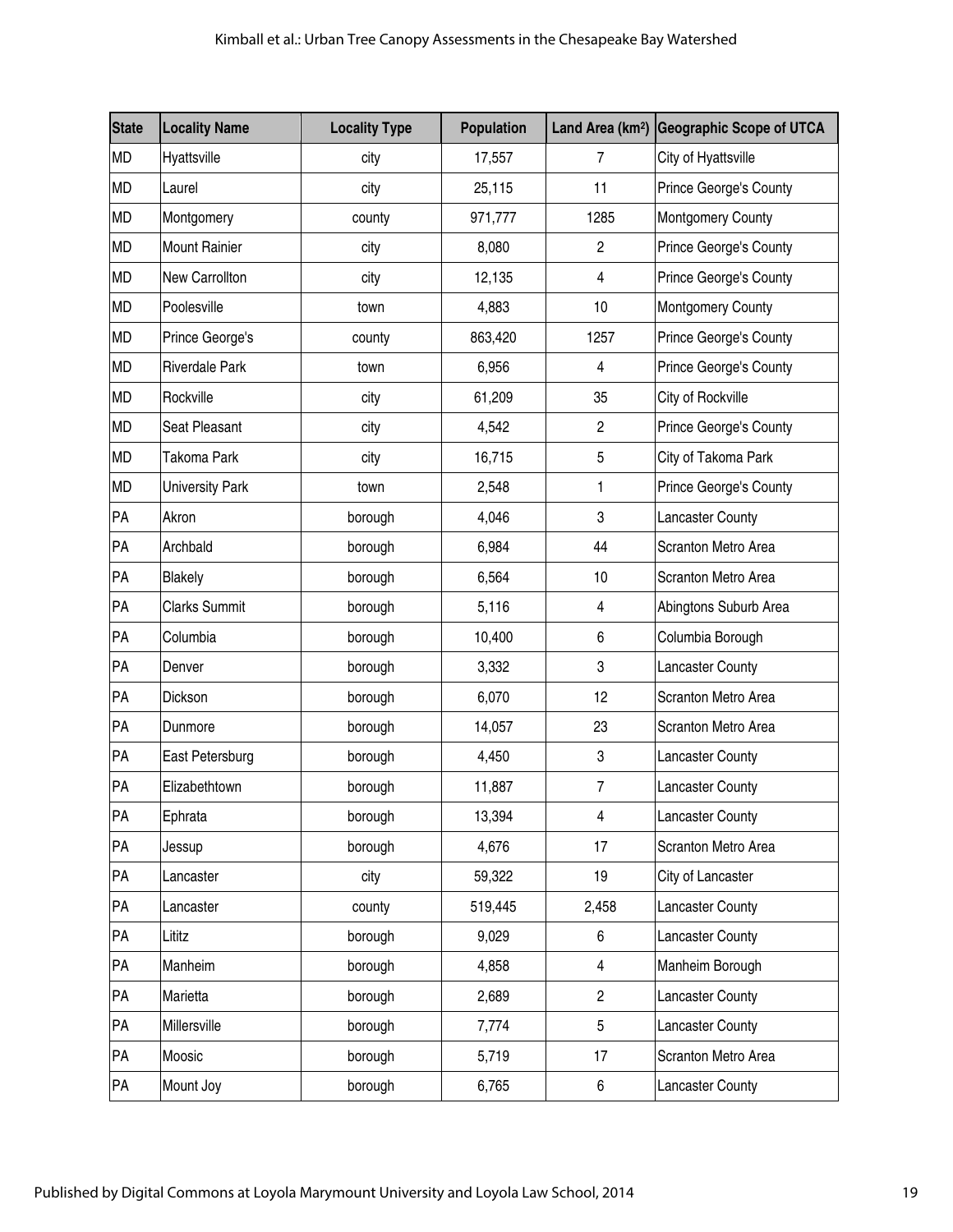| <b>State</b> | <b>Locality Name</b> | <b>Locality Type</b> | Population |                           | Land Area (km <sup>2</sup> ) Geographic Scope of UTCA |  |
|--------------|----------------------|----------------------|------------|---------------------------|-------------------------------------------------------|--|
| PA           | New Holland          | borough              | 5,092      | 5                         | <b>Lancaster County</b>                               |  |
| PA           | Old Forge            | borough              | 8,313      | 9                         | Scranton Metro Area                                   |  |
| PA           | Olyphant             | borough              | 5,151      | 14                        | Scranton Metro Area                                   |  |
| PA           | Scranton             | city                 | 76,089     | 65                        | Scranton Metro Area                                   |  |
| PA           | State College        | borough              | 42,034     | 12                        | State College Borough                                 |  |
| PA           | Strasburg            | borough              | 2,800      | $\ensuremath{\mathsf{3}}$ | <b>Lancaster County</b>                               |  |
| PA           | Taylor               | borough              | 6,263      | 13                        | Scranton Metro Area                                   |  |
| PA           | Throop               | borough              | 4,088      | 13                        | Scranton Metro Area                                   |  |
| VA           | Arlington            | county               | 207,627    | 67                        | <b>Arlington County</b>                               |  |
| VA           | Ashland              | town                 | 7,225      | 19                        | Town of Ashland                                       |  |
| VA           | Charlottesville      | independent city     | 43,475     | 27                        | City of Charlottesville                               |  |
| VA           | Chesapeake           | independent city     | 222,209    | 907                       | City of Chesapeake                                    |  |
| VA           | Fairfax              | county               | 1,081,726  | 1,023                     | <b>Fairfax County</b>                                 |  |
| VA           | Fredericksburg       | independent city     | 24,286     | 27                        | City of Fredericksburg                                |  |
| VA           | Front Royal          | town                 | 14,440     | 25                        | Town of Front Royal                                   |  |
| VA           | Herndon              | town                 | 23,292     | 11                        | <b>Fairfax County</b>                                 |  |
| VA           | Leesburg             | town                 | 42,616     | 32                        | Town of Leesburg                                      |  |
| VA           | Lexington            | independent city     | 7,042      | $\,6\,$                   | City of Lexington                                     |  |
| VA           | Luray                | town                 | 4,895      | 12                        | Town of Luray                                         |  |
| VA           | Lynchburg            | independent city     | 75,568     | 127                       | City of Lynchburg                                     |  |
| VA           | Manassas             | independent city     | 37,821     | 26                        | City of Manassas                                      |  |
| VA           | Newport News         | independent city     | 180,719    | 180                       | City of Newport News                                  |  |
| VA           | Norfolk              | independent city     | 242,803    | 139                       | City of Norfolk                                       |  |
| VA           | Portsmouth           | independent city     | 95,535     | 90                        | City of Portsmouth                                    |  |
| VA           | Purcellville         | town                 | 7,727      | 8                         | Town of Purcellville                                  |  |
| VA           | Richmond             | independent city     | 204,214    | 156                       | City of Richmond                                      |  |
| VA           | Vienna               | town                 | 15,687     | 12                        | <b>Fairfax County</b>                                 |  |
| VA           | Virginia Beach       | independent city     | 437,994    | 642                       | City of Virginia Beach                                |  |
| VA           | Waynesboro           | independent city     | 21,006     | 40                        | City of Waynesboro                                    |  |
| VA           | Winchester           | independent city     | 26,203     | 24                        | City of Winchester                                    |  |
| VA           | Woodstock            | town                 | 5,097      | 8                         | Town of Woodstock                                     |  |
| WV           | Berkeley             | county               | 104,169    | 834                       | <b>Berkeley County</b>                                |  |
| WV           | Charles Town         | city                 | 5,259      | 15                        | Jefferson County                                      |  |
| WV           | Jefferson            | county               | 53,498     | 544                       | Jefferson County                                      |  |
| WV           | Martinsburg          | city                 | 17,227     | 17                        | <b>Berkeley County</b>                                |  |
| WV           | Ranson               | city                 | 4,440      | 21                        | Jefferson County                                      |  |